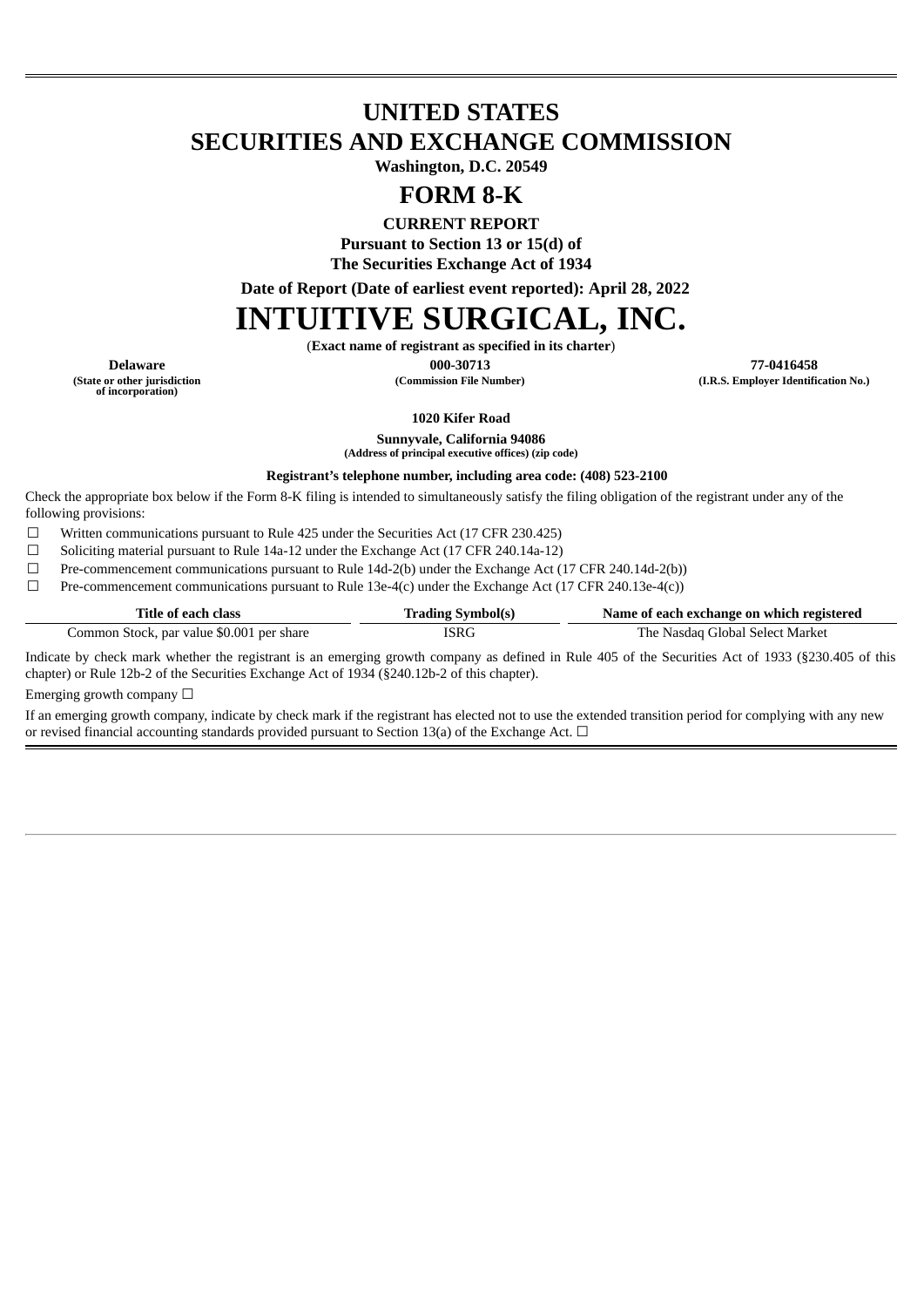#### Item 5.02. Departure of Directors or Certain Officers; Election of Directors; Appointment of Certain Officers; Compensatory **Arrangements of Certain Officers.**

# *Approval of the Amendment and Restatement of the Amended and Restated 2010 Incentive Award Plan*

The Board of Directors (the "Board") of Intuitive Surgical, Inc. (the "Company") previously adopted, subject to stockholder approval, the amendment and restatement of the Company's Amended and Restated 2010 Incentive Award Plan (the "Amended 2010 Plan"), which (i) increases the number of shares of common stock reserved for issuance pursuant to awards granted under the Amended 2010 Plan from 103,350,000 to 110,350,000, and (ii) extends the term of the Amended 2010 Plan to 2032. At the Company's annual meeting of stockholders held on April 28, 2022 (the "Annual Meeting"), the Company's stockholders approved the Amended 2010 Plan. The foregoing description of the Amended 2010 Plan is qualified in its entirety by reference to the text of the Amended 2010 Plan, which is filed as Exhibit 10.1 hereto and incorporated herein by reference.

#### **Item 5.07. Submission of Matters to a Vote of Security Holders.**

At the Annual Meeting, the stockholders of the Company voted on the following four proposals, each of which is described in detail in the Proxy Statement filed with the Securities and Exchange Commission on March 9, 2022:

Proposal No. 1: To elect eleven members to the Board to serve a one-year term expiring at the 2023 Annual Meeting of Stockholders:

| <b>Nominee</b>          | For           | <b>Against</b> | <b>Abstain</b> | <b>Broker Non-votes</b> |
|-------------------------|---------------|----------------|----------------|-------------------------|
| Craig H. Barratt, Ph.D. | 269,902,234   | 17,995,242     | 1,768,946      | 27,101,340              |
| Joseph C. Beery         | 286,477,787   | 2,377,010      | 811,625        | 27,101,340              |
| Gary S. Guthart, Ph.D.  | 287, 313, 108 | 1,569,095      | 784,219        | 27,101,340              |
| Amal M. Johnson         | 277,110,631   | 11,395,449     | 1,160,342      | 27,101,340              |
| Don R. Kania, Ph.D.     | 283,591,564   | 4,819,248      | 1,255,610      | 27,101,340              |
| Amy L. Ladd, M.D.       | 285,101,076   | 3,766,282      | 799,064        | 27,101,340              |
| Keith R. Leonard, Jr.   | 286,461,445   | 2,391,073      | 813,904        | 27,101,340              |
| Alan J. Levy, Ph.D.     | 248,548,140   | 39,516,120     | 1,602,162      | 27,101,340              |
| Jami Dover Nachtsheim   | 282,168,861   | 6,242,981      | 1,254,580      | 27,101,340              |
| Monica P. Reed, M.D.    | 284,706,559   | 4,159,997      | 799,866        | 27,101,340              |
| Mark J. Rubash          | 279,068,945   | 9,429,925      | 1,167,552      | 27,101,340              |

Each of the nominees nominated in Proposal No. 1 was elected.

Proposal No. 2: To consider and approve, on an advisory basis, the compensation of the Company's Named Executive Officers as disclosed in the Proxy Statement:

| For<br>$\sim$ $\sim$           | Against                | Abstain<br>.                                   | Non-votes<br>Broker   |
|--------------------------------|------------------------|------------------------------------------------|-----------------------|
| .998<br>267<br>$\sim$ $\prime$ | $\Omega$<br>∍.<br>.OZ. | $\sim$<br>$\sim$ $\sim$ $\sim$<br>החרי<br>UUJ. | .340<br>$\sim$<br>101 |

Proposal No. 2 was approved on an advisory basis.

Proposal No. 3: To ratify the appointment of PricewaterhouseCoopers LLP as the Company's independent registered public accounting firm for the fiscal year ending December 31, 2022:

| r or                | Vgainst  | Abstain |
|---------------------|----------|---------|
| 314 345 170<br>1/1. | .454.891 | 967,701 |

Proposal No. 3 was approved.

Proposal No. 4: To approve the amendment and restatement of the Company's Amended and Restated 2010 Plan:

| For         | Against     | Abstain   | <b>Broker Non-votes</b> |
|-------------|-------------|-----------|-------------------------|
| 180,248,868 | 108.416.105 | 1,001,449 | 7,101,340               |

Proposal No. 4 was approved.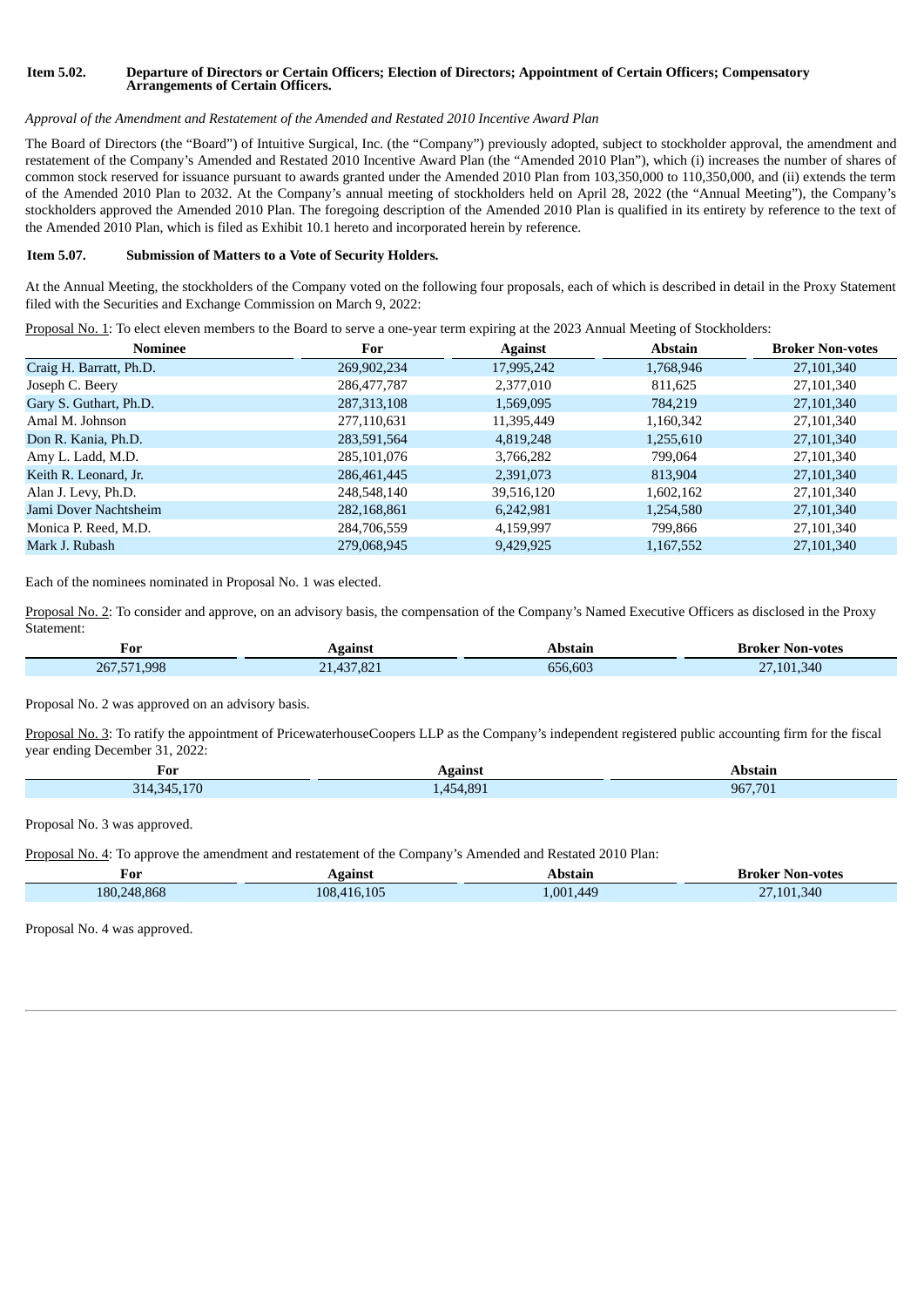This Current Report on Form 8-K contains forward-looking statements. Statements using words such as "estimates," "projects," "believes," "anticipates," "plans," "expects," "intends," "may," "will," "could," "should," "twould," "targeted," and similar words and expressions are intended to identify forwardlooking statements. These forward-looking statements are necessarily estimates reflecting the judgment of the Company's management and involve a number of risks and uncertainties that could cause actual results to differ materially from those suggested by the forward-looking statements. These forward-looking statements include, but are not limited to, statements related to the expected impacts of the COVID-19 pandemic on our business, financial condition, and results of operations, future results of operations, future financial position, our financing plans and future capital requirements, our potential tax assets or liabilities, and statements based on current expectations, estimates, forecasts, and projections about the economies and markets in which we operate and our beliefs and assumptions regarding these economies and markets. These forward-looking statements should be considered in light of various important factors, including, but not limited to, the following: disruption to our supply chain, including increased difficulties in obtaining a sufficient supply of materials in the semiconductor and other markets, the risk that the COVID-19 pandemic could lead to material delays and cancellations of, or reduced demand for, procedures; curtailed or delayed capital spending by hospitals; closures of our facilities; delays in surgeon training; delays in gathering clinical evidence; delays in obtaining new product approvals, clearances, or certifications from the U.S. Food and Drug Administration ("FDA"); the evaluation of the risks of robotic-assisted surgery in the presence of infectious diseases; diversion of resources to respond to COVID-19 outbreaks; the risk that the COVID-19 virus causes economies in our key markets to enter prolonged recessions; the impact of global and regional economic and credit market conditions on healthcare spending; the risk of our inability to comply with complex FDA and other regulations, which may result in significant enforcement actions; regulatory approvals, clearances, certifications, and restrictions or any dispute that may occur with any regulatory body; guidelines and recommendations in the healthcare and patient communities; healthcare reform legislation in the U.S. and its impact on hospital spending, reimbursement, and fees levied on certain medical device revenues; changes in hospital admissions and actions by payers to limit or manage surgical procedures; the timing and success of product development and market acceptance of developed products; the results of any collaborations, in-licensing arrangements, joint ventures, strategic alliances, or partnerships, including the joint venture with Shanghai Fosun Pharmaceutical (Group) Co., Ltd.; our completion of and ability to successfully integrate acquisitions; intellectual property positions and litigation; competition in the medical device industry and in the specific markets of surgery in which we operate; risks associated with our operations and any expansion outside of the United States; unanticipated manufacturing disruptions or the inability to meet demand for products; our reliance on sole and single source suppliers; the results of legal proceedings to which we are or may become a party, including but not limited to product liability claims; adverse publicity regarding us and the safety of our products and adequacy of training; the impact of changes to tax legislation, guidance, and interpretations; changes in tariffs, trade barriers, and regulatory requirements; and other risk factors. Readers are cautioned not to place undue reliance on these forward-looking statements, which speak only as of the date of this press release and which are based on current expectations and are subject to risks, uncertainties, and assumptions that are difficult to predict, including those risk factors identified under the heading "Risk Factors" in the Company's Annual Report on Form 10-K for the year ended December 31, 2021, as updated by the Company's other filings with the Securities and Exchange Commission (including the Company's Quarterly Report on Form 10-Q for the quarter ended March 31, 2022). We undertake no obligation to publicly update or release any revisions to these forward-looking statements, except as required by law.

The information in this Item 7.01 of this Current Report on Form 8-K, including Exhibit 99.1, shall not be deemed "filed" for purposes of Section 18 of the Securities Exchange Act of 1934, as amended (the "Exchange Act"), or otherwise subject to the liabilities under that section and shall not be deemed to be incorporated by reference into any filing of the Company under the Securities Act of 1933, as amended, or the Exchange Act.

# **Item 9.01. Financial Statements and Exhibits.**

(d) Exhibits.

**Exhibit**

| EXMDIT<br><b>Number</b> | <b>Description</b>                                                                                |
|-------------------------|---------------------------------------------------------------------------------------------------|
| 10.1                    | Intuitive Surgical, Inc. Amended and Restated 2010 Incentive Award Plan, as amended and restated. |
| 104                     | Cover Page Interactive Data File (embedded within the Inline XBRL document).                      |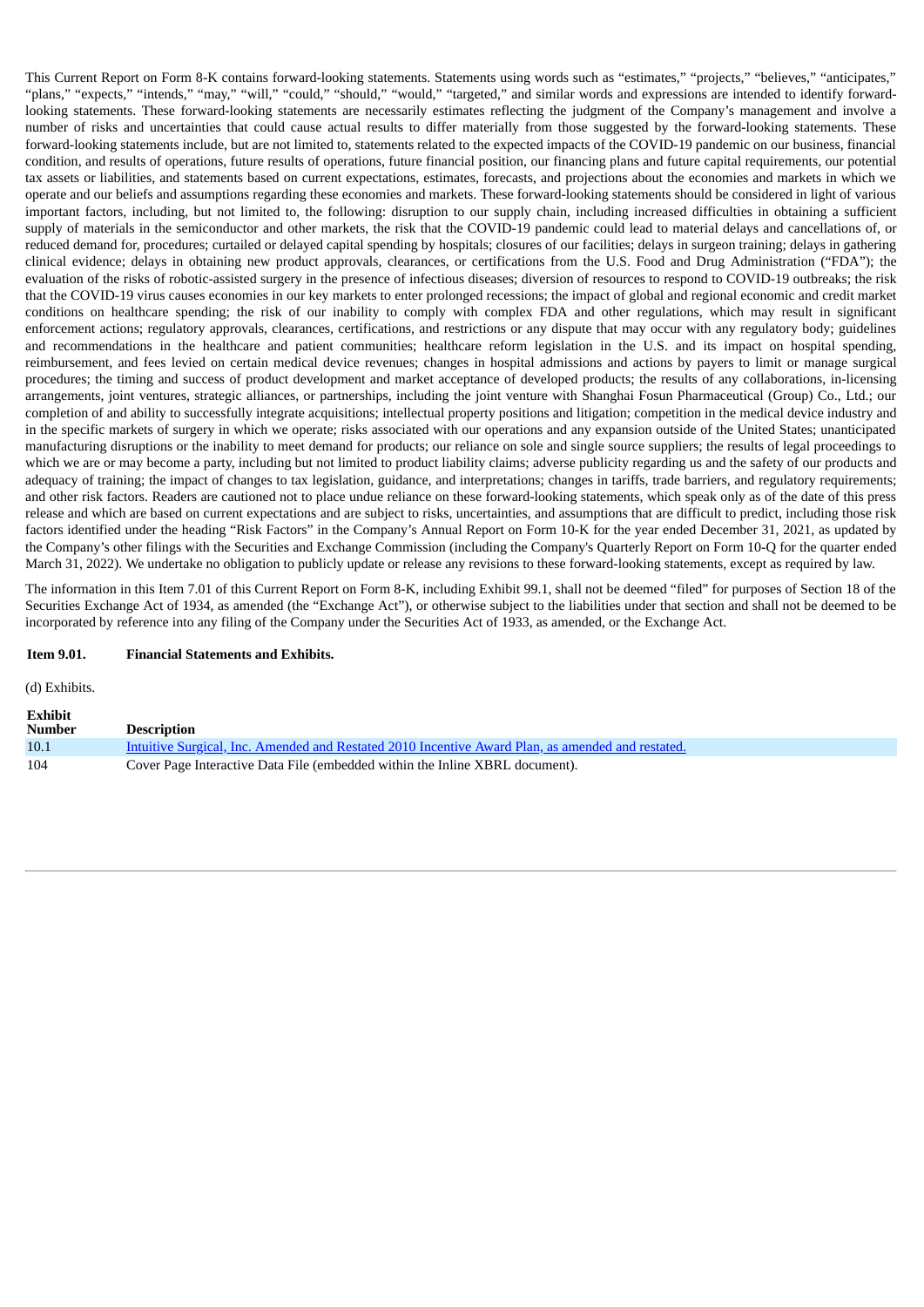# **SIGNATURES**

Pursuant to the requirements of the Securities Exchange Act of 1934, as amended, the Registrant has duly caused this report to be signed on its behalf by the undersigned hereunto duly authorized.

# INTUITIVE SURGICAL, INC.

Date: May 2, 2022 By: */S/ JAMIE E. SAMATH*

*Name: Jamie E. Samath Title: Senior Vice President and Chief Financial Officer*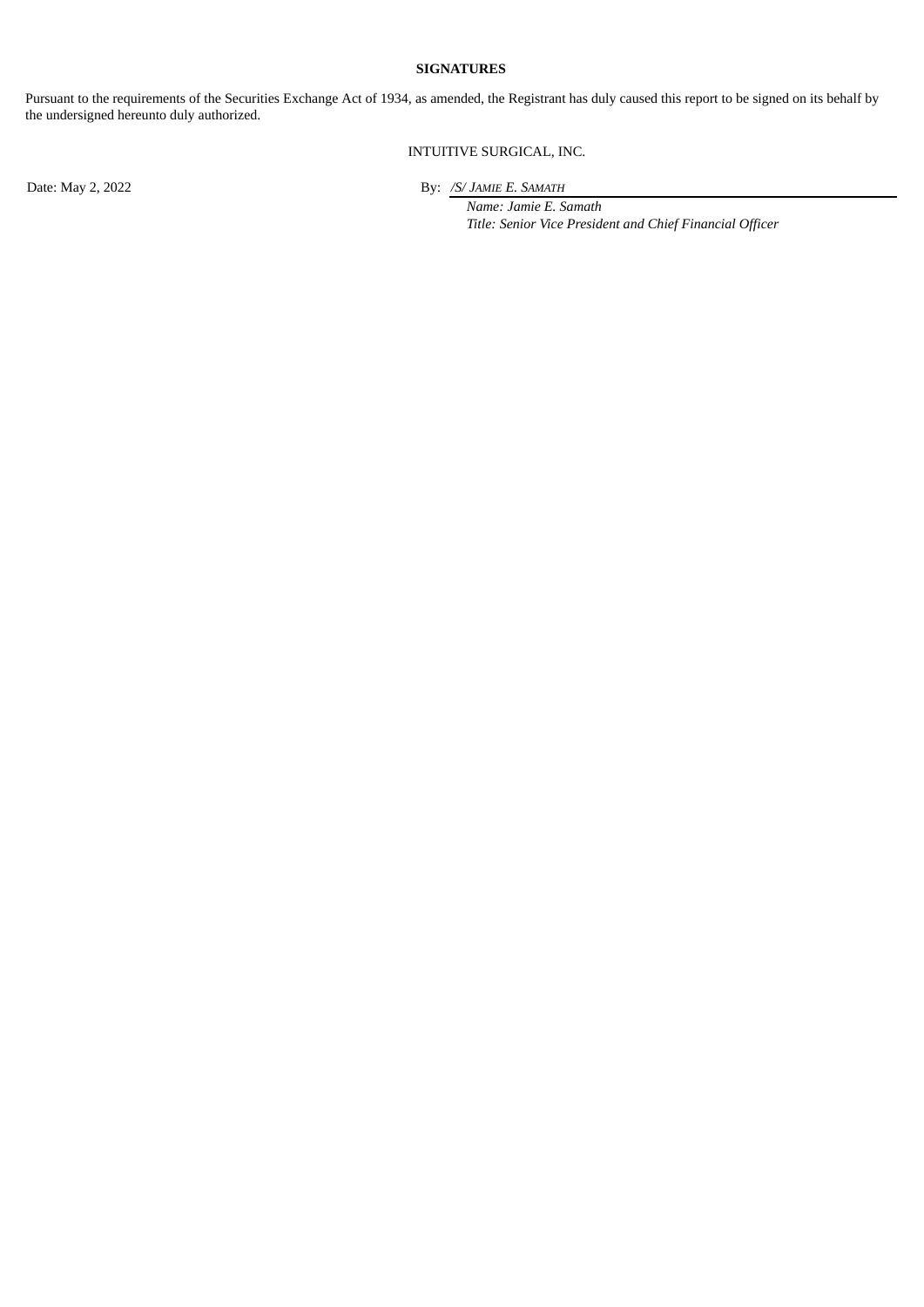# <span id="page-4-0"></span>**AMENDED AND RESTATED INTUITIVE SURGICAL, INC. 2010 INCENTIVE AWARD PLAN**

**(Amendment and Restatement Adopted by the Board of Directors on March 7, 2022) (Approved by the Shareholders on April 28, 2022)**

#### **ARTICLE 1.**

#### **PURPOSE**

The purpose of the Intuitive Surgical, Inc. 2010 Incentive Award Plan, as amended and restated from time to time (the "Plan") is to promote the success and enhance the value of Intuitive Surgical, Inc. (the "Company") by linking the individual interests of the members of the Board, Employees, and Consultants to those of Company stockholders and by providing such individuals with an incentive for outstanding performance to generate superior returns to Company stockholders. The Plan is further intended to provide an ability to motivate, attract and retain the services of members of the Board, Employees and Consultants upon whose judgment, interest, and special effort the successful conduct of the Company's operation is largely dependent.

#### **ARTICLE 2.**

# **DEFINITIONS AND CONSTRUCTION**

Wherever the following terms are used in the Plan, they shall have the meanings specified below, unless the context clearly indicates otherwise. The singular pronoun shall include the plural where the context so indicates.

2.1 "Administrator" shall mean the entity that conducts the general administration of the Plan as provided in Article 12. With reference to the duties of the Committee under the Plan which have been delegated to one or more persons pursuant to Section 12.6, or as to which the Board has assumed, the term "Administrator" shall refer to such person(s) unless the Committee or the Board has revoked such delegation or the Board has terminated the assumption of such duties.

2.2 "Affiliate" shall mean (a) Subsidiary; and (b) any domestic eligible entity that is disregarded, under Treasury Regulation Section 301.7701-3, as an entity separate from either (i) the Company or (ii) any Subsidiary.

2.3 "Applicable Accounting Standards" shall mean Generally Accepted Accounting Principles in the United States, International Financial Reporting Standards or such other accounting principles or standards as may apply to the Company's financial statements under United States federal securities laws from time to time.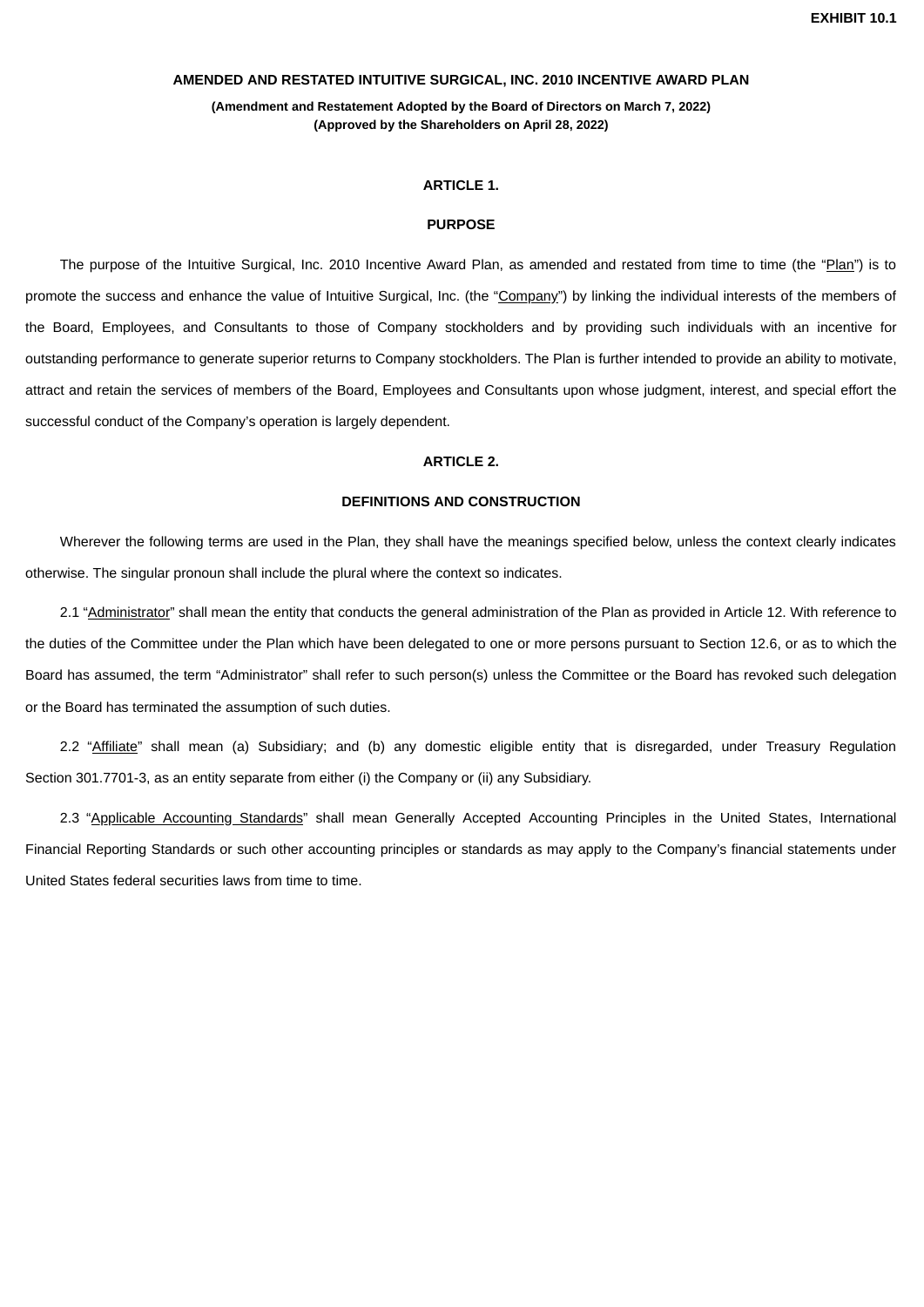2.4 "Award" shall mean an Option, a Restricted Stock award, a Restricted Stock Unit award, a Performance Award, a Dividend Equivalent award or a Stock Appreciation Right, which may be awarded or granted under the Plan (collectively, "Awards").

2.5 "Award Agreement" shall mean any written notice, agreement, terms and conditions, contract or other instrument or document evidencing an Award, including through electronic medium, which shall contain such terms and conditions with respect to an Award as the Administrator shall determine consistent with the Plan.

2.6 "Award Limit" shall mean with respect to Awards that shall be payable in Shares or in cash, as the case may be, the respective limit set forth in Section 3.3.

2.7 "Board" shall mean the Board of Directors of the Company.

2.8 "Change in Control" shall mean and includes each of the following:

(a) Any "person" (as such term is used in Section 13(d) and 14(d) of the Exchange Act) is or becomes the "beneficial owner" (as defined in Rule 13d-3 under the Exchange Act), directly or indirectly, of securities of the Company representing fifty percent (50%) or more of the total voting power represented by the Company's then outstanding voting securities; or

(b) A change in the composition of the Board occurring within a two-year period, as a result of which fewer than a majority of the directors are Incumbent Directors. "Incumbent Directors" shall mean directors who either (A) are directors of the Company as of the date hereof, or (B) are elected, or nominated for election, to the Board with the affirmative votes of at least a majority of the Incumbent Directors at the time of such election or nomination (but shall not include an individual whose election or nomination is in connection with an actual or threatened proxy contest relating to the election of directors to the Company); or

(c) There is consummated a merger or consolidation of the Company with or into any other corporation, other than a merger or consolidation which would result in the voting securities of the Company outstanding immediately prior thereto continuing to represent (either by remaining outstanding or by being converted into voting securities of the surviving entity) at least fifty percent (50%) of the total voting power represented by the voting securities of the Company or such surviving entity outstanding immediately after such merger or consolidation or the parent of the entity which survives such merger or consolidation; or

(d) The stockholders of the Company approve a plan of complete liquidation of the Company or there is consummated the sale or disposition by the Company of all or substantially all of the Company's assets, other than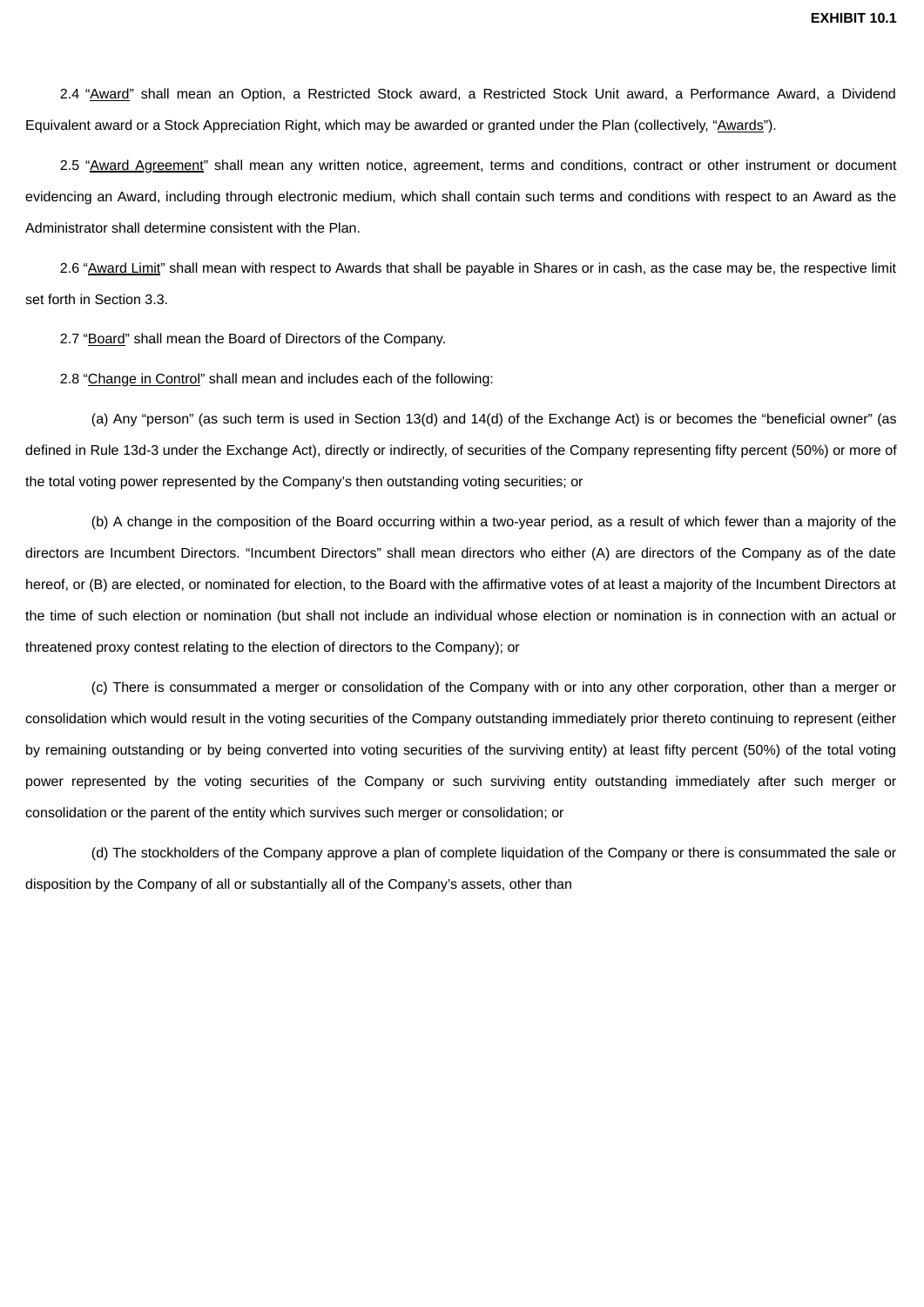a sale or disposition by the Company of all or substantially all of the Company's assets to an entity, at least eighty percent (80%) of the combined voting power of the voting securities of which are owned by persons in substantially the same proportions as their ownership of the Company immediately prior to such sale.

In addition, if a Change in Control constitutes a payment event with respect to any Award which provides for the deferral of compensation and is subject to Section 409A of the Code, the transaction or event described in subsection (a), (b), (c) or (d) with respect to such Award must also constitute a "change in control event," as defined in Treasury Regulation §1.409A-3(i)(5) to the extent required by Section 409A.

The Committee shall have full and final authority, which shall be exercised in its discretion, to determine conclusively whether a Change in Control of the Company has occurred pursuant to the above definition, and the date of the occurrence of such Change in Control and any incidental matters relating thereto.

2.9 "Code" shall mean the Internal Revenue Code of 1986, as amended from time to time, together with the regulations and official guidance promulgated thereunder.

2.10 "Committee" shall mean the Compensation Committee of the Board, or another committee or subcommittee of the Board, appointed as provided in Section 12.1.

2.11 "Common Stock" shall mean the common stock of the Company, par value \$0.001 per share.

2.12 "Company" shall mean Intuitive Surgical, Inc.*,* a Delaware corporation.

2.13 "Consultant" shall mean any consultant or adviser engaged to provide services to the Company or any Affiliate that qualifies as a consultant under the applicable rules of the Securities and Exchange Commission for registration of shares on a Form S-8 Registration Statement.

2.14 "Director" shall mean a member of the Board, as constituted from time to time.

2.15 "Dividend Equivalent" shall mean a right to receive the equivalent value (in cash or Shares) of dividends paid on Shares, awarded under Section 9.2.

2.16 "DRO" shall mean a domestic relations order as defined by the Code or Title I of the Employee Retirement Income Security Act of 1974, as amended from time to time, or the rules thereunder.

2.17 "Effective Date" shall mean the date the Plan is approved by the Board, subject to approval of the Plan by the Company's stockholders.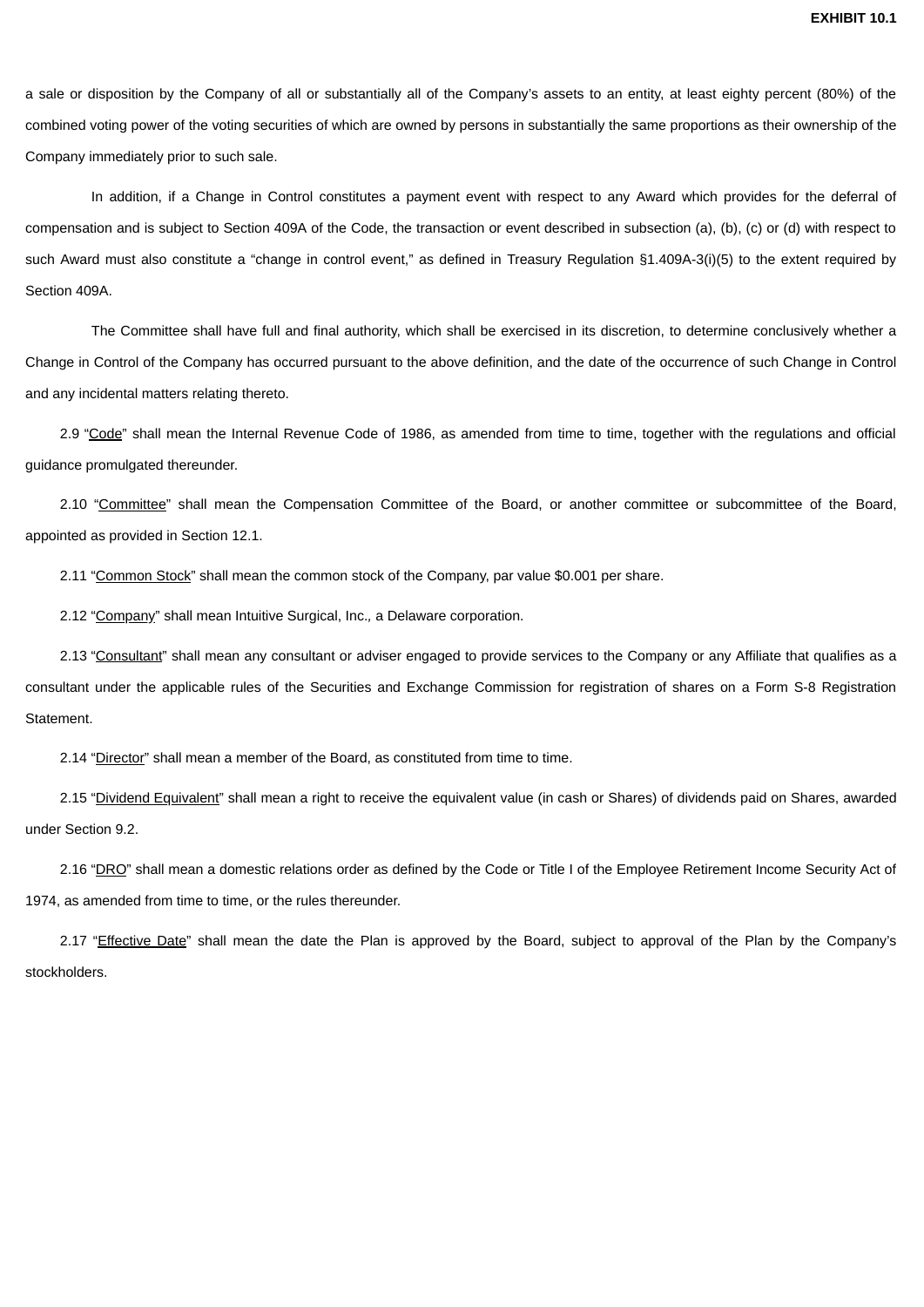2.18 "Eligible Individual" shall mean any person who is an Employee, a Consultant or a Non-Employee Director, as determined by the Committee.

2.19 "Employee" shall mean any officer or other employee (as determined in accordance with Section 3401(c) of the Code and the Treasury Regulations thereunder) of the Company or of any Affiliate.

2.20 "Equity Restructuring" shall mean a nonreciprocal transaction between the Company and its stockholders, such as a stock dividend, stock split, spin-off, rights offering or recapitalization through a large, nonrecurring cash dividend, that affects the number or kind of shares of Common Stock (or other securities of the Company) or the share price of Common Stock (or other securities) and causes a change in the per share value of the Common Stock underlying outstanding Awards.

2.21 "Exchange Act" shall mean the Securities Exchange Act of 1934, as amended from time to time.

2.22 "Fair Market Value" shall mean, as of any given date, the value of a Share determined as follows:

(a) If the Common Stock is listed on any (i) established securities exchange (such as the New York Stock Exchange, the NASDAQ Global Market and the NASDAQ Global Select Market), (ii) national market system or (iii) automated quotation system on which the Shares are listed, quoted or traded, its Fair Market Value shall be the closing sales price for a share of Common Stock as quoted on such exchange or system for such date or, if there is no closing sales price for a share of Common Stock on the date in question, the closing sales price for a share of Common Stock on the last preceding date for which such quotation exists, as reported in *The Wall Street Journal* or such other source as the Administrator deems reliable;

(b) If the Common Stock is not listed on an established securities exchange, national market system or automated quotation system, but the Common Stock is regularly quoted by a recognized securities dealer, its Fair Market Value shall be the mean of the high bid and low asked prices for such date or, if there are no high bid and low asked prices for a share of Common Stock on such date, the high bid and low asked prices for a share of Common Stock on the last preceding date for which such information exists, as reported in *The Wall Street Journal* or such other source as the Administrator deems reliable; or

(c) If the Common Stock is neither listed on an established securities exchange, national market system or automated quotation system nor regularly quoted by a recognized securities dealer, its Fair Market Value shall be established by the Administrator in good faith.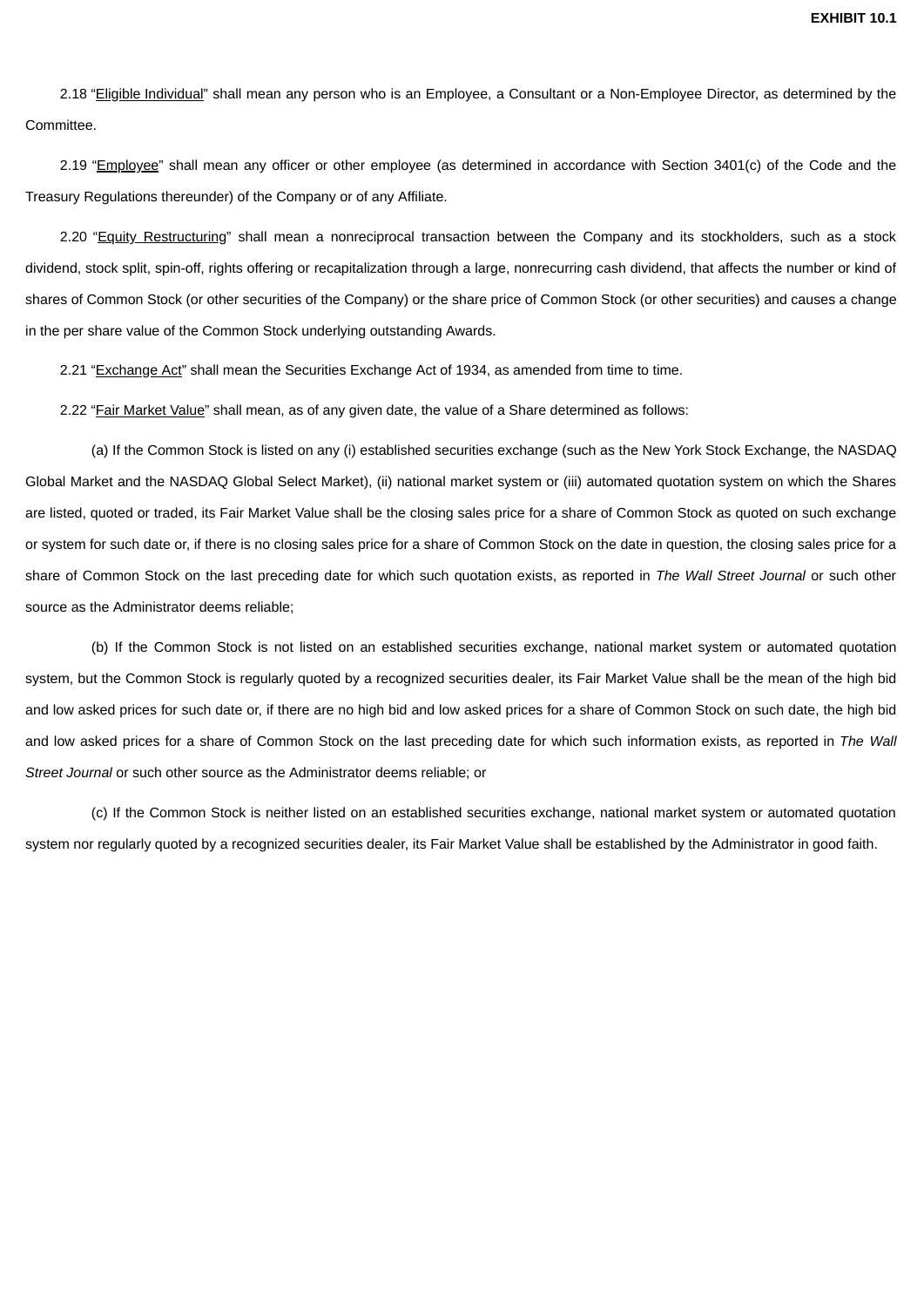2.23. "Full Value Award" shall mean any Award other than (i) an Option, (ii) a Stock Appreciation Right or (iii) any other Award for which the Holder pays the intrinsic value existing as of the date of grant (whether directly or by forgoing a right to receive a payment from the Company or any Affiliate).

2.24 "Greater Than 10% Stockholder" shall mean an individual then owning (within the meaning of Section 424(d) of the Code) more than 10% of the total combined voting power of all classes of stock of the Company or any Affiliate corporation (as defined in Section 424(f) of the Code) or parent corporation thereof (as defined in Section 424(e) of the Code).

2.25 "Holder" shall mean a person who has been granted an Award.

2.26 "Incentive Stock Option" shall mean an Option that is intended to qualify as an incentive stock option and conforms to the applicable provisions of Section 422 of the Code.

2.27 "Non-Employee Director" shall mean a Director of the Company who is not an Employee.

2.28 "Non-Qualified Stock Option" shall mean an Option that is not an Incentive Stock Option.

2.29 "Option" shall mean a right to purchase Shares at a specified exercise price, granted under Article 6. An Option shall be either a Non-Qualified Stock Option or an Incentive Stock Option; provided, however, that Options granted to Non-Employee Directors and Consultants shall only be Non-Qualified Stock Options.

2.30 "Parent" shall mean any entity (other than the Company), whether domestic or foreign, in an unbroken chain of entities ending with the Company if each of the entities other than the Company beneficially owns, at the time of the determination, securities or interests representing more than fifty percent (50%) of the total combined voting power of all classes of securities or interests in one of the other entities in such chain.

2.31 "Performance Award" shall mean a cash bonus award, stock bonus award, performance award or incentive award that is paid in cash, Shares or a combination of both, awarded under Section 9.1.

2.32 "Performance Criteria" shall mean the criteria (and adjustments) that the Committee selects for an Award for purposes of establishing the Performance Goal or Performance Goals for a Performance Period, determined as follows: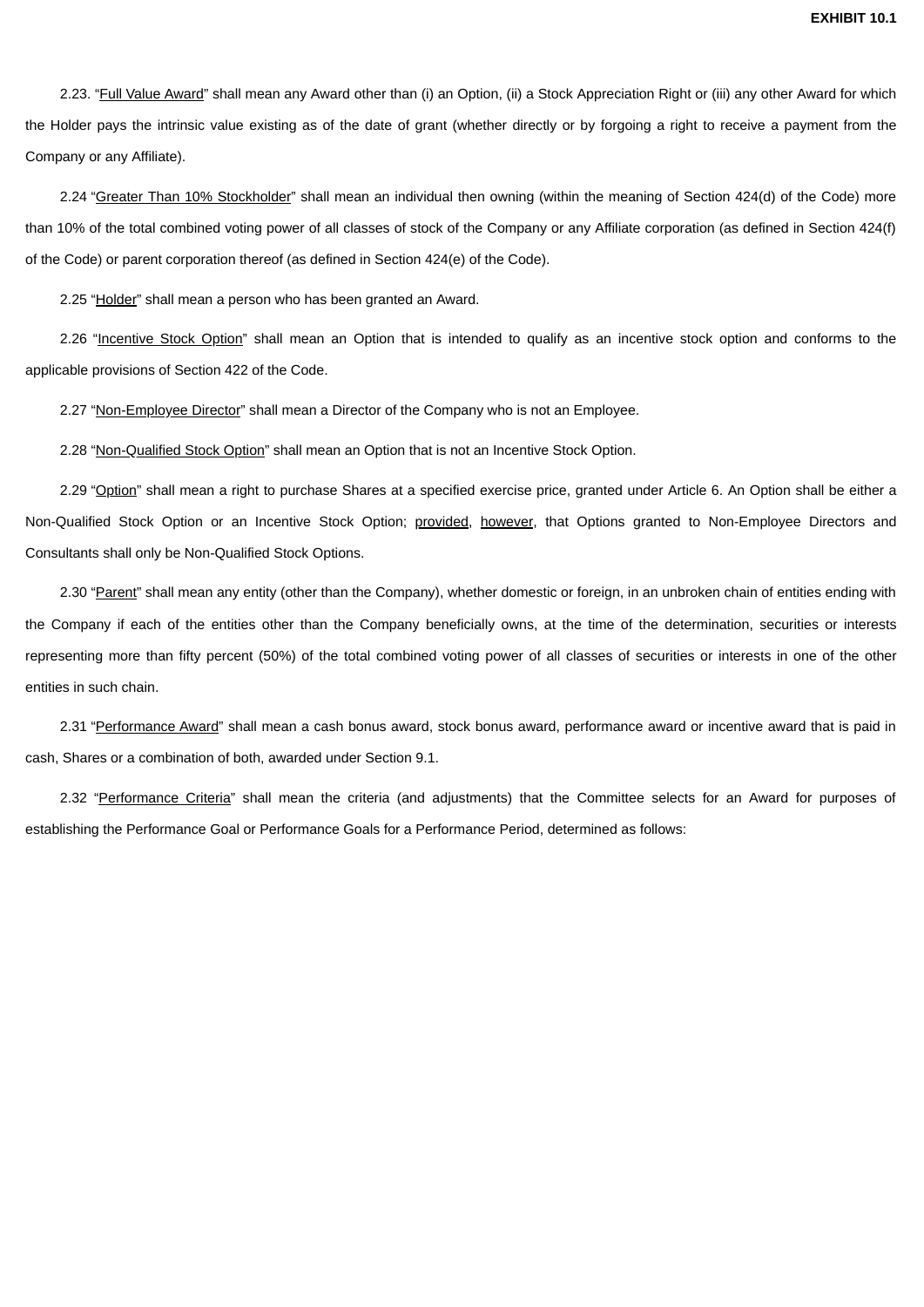(a) The Performance Criteria that shall be used to establish Performance Goals may include the following, or such other metrics established by the Committee:

- (i) gross or net sales or revenue;
- (ii) net earnings (either before or after one or more of the following: (A) interest, (B) taxes, (C) depreciation, and
- (D) amortization);
- (iii) operating earnings or profit;
- (iv) gross or net profit or operating margin;
- (v) cash flow (including, but not limited to, operating cash flow and free cash flow);
- (vi) return on assets;
- (vii) return on capital;
- (viii) return on invested capital;
- (ix) return on stockholders' equity;
- (x) return on sales;
- (xi) earnings per share;
- (xii) multiples of price per share to earnings per share ("P/E");
- (xiii) multiples of P/E to growth;
- (xiv) price per share of Common Stock;
- (xv) stock price appreciation;
- (xvi) total stockholder return;
- (xvii) economic value added (EVA = net operating profit after taxes-a capital charge);
- (xviii) achievement of objectively determinable strategic initiatives;
- (xix) number of procedures; and
- (xx) employee productivity,

any of which may be measured either in absolute terms or as compared to any incremental increase or decrease or as compared to results of a peer group or to market performance indicators or indices.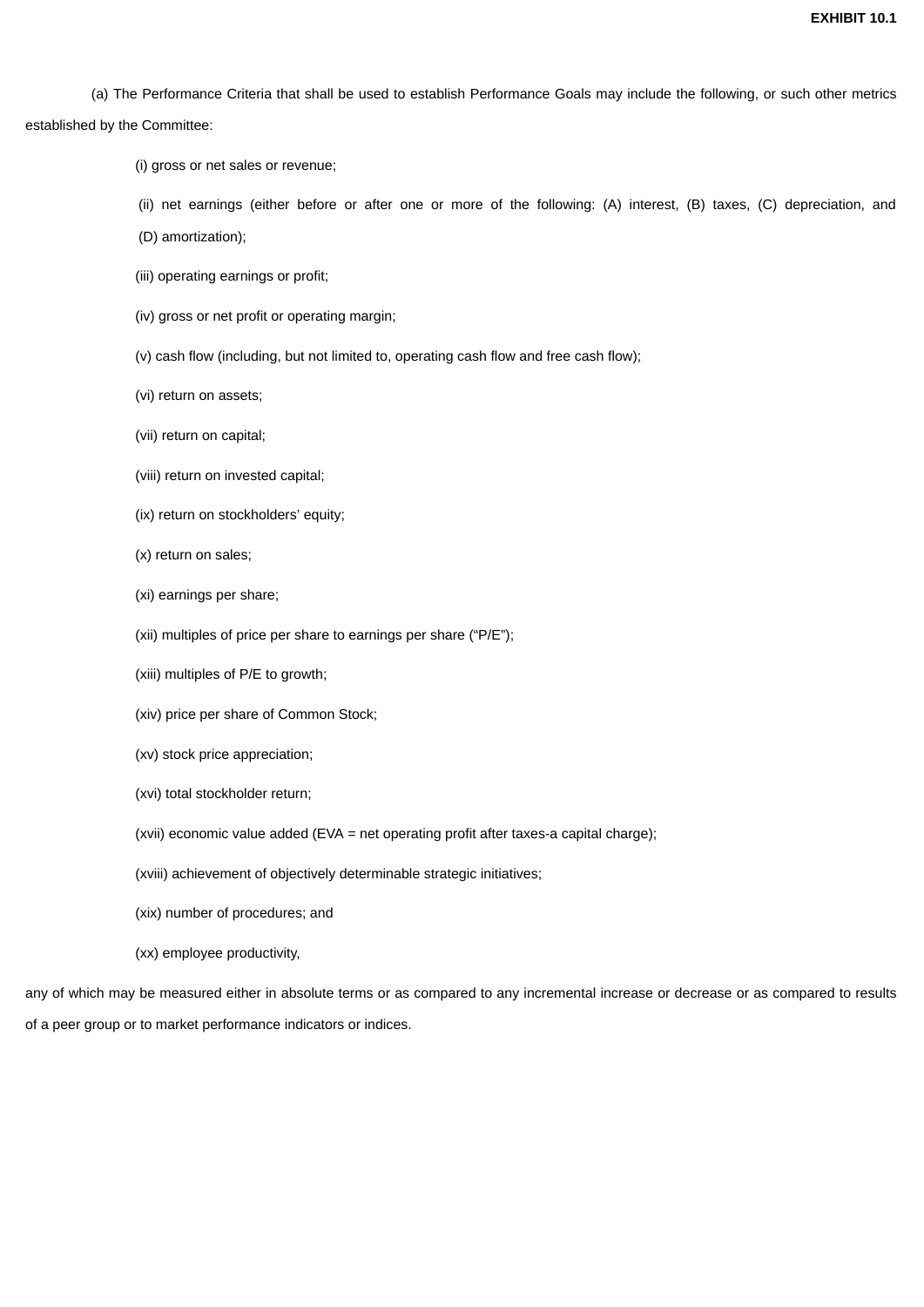(b) The Administrator may, in its sole discretion, provide that one or more objectively determinable adjustments shall be made to one or more of the Performance Goals. Such adjustments may include one or more of the following: (i) items related to a change in accounting principle; (ii) items relating to financing activities; (iii) expenses for restructuring or productivity initiatives; (iv) other non-operating items; (v) items related to acquisitions; (vi) items attributable to the business operations of any entity acquired by the Company during the Performance Period; (vii) items related to the disposal of a business or segment of a business; (viii) items related to discontinued operations that do not qualify as a segment of a business under Applicable Accounting Standards; (ix) items attributable to any stock dividend, stock split, combination or exchange of stock occurring during the Performance Period; (x) any other items of significant income or expense which are determined to be appropriate adjustments; (xi) items relating to unusual or extraordinary corporate transactions, events or developments, (xii) items related to amortization of acquired intangible assets; (xiii) items that are outside the scope of the Company's core, on-going business activities; (xiv) items related to acquired in-process research and development; (xv) items relating to changes in tax laws; (xvi) items relating to major licensing or partnership arrangements; (xvii) items relating to asset impairment charges; (xviii) items relating to gains or losses for litigation, arbitration and contractual settlements; (xix) items relating to any other unusual or nonrecurring events or changes in applicable laws, accounting principles or business conditions; or (xx) non-cash items.

2.33 "Performance Goals" shall mean, for a Performance Period, one or more goals established in writing by the Administrator for the Performance Period based upon one or more Performance Criteria. Depending on the Performance Criteria used to establish such Performance Goals, the Performance Goals may be expressed in terms of overall Company performance or the performance of a Subsidiary, division, business unit, or an individual.

2.34 "Performance Period" shall mean one or more periods of time, which may be of varying and overlapping durations, as the Administrator may select, over which the attainment of one or more Performance Goals will be measured for the purpose of determining a Holder's right to, and the payment of, a Performance Award.

2.35 "Permitted Transferee" shall mean, with respect to a Holder, any "family member" of the Holder, as defined under the instructions to use of the Form S-8 Registration Statement under the Securities Act, after taking into account any state, federal, local or foreign tax and securities laws applicable to transferable Awards.

2.36 "Plan" shall mean this Intuitive Surgical, Inc. 2010 Incentive Award Plan, as amended or restated from time to time.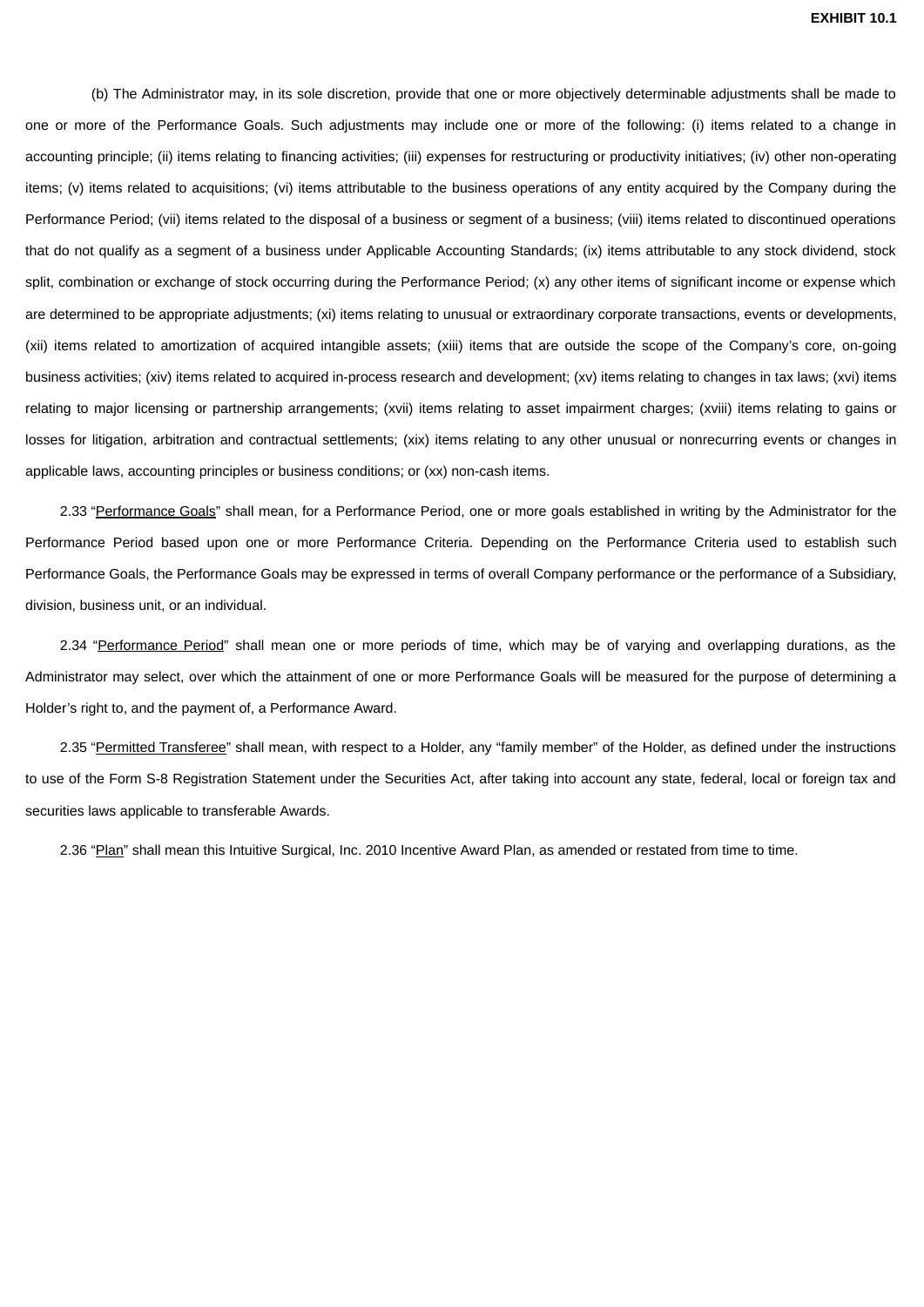2.37 "Program" shall mean any program adopted by the Administrator pursuant to the Plan containing the terms and conditions intended to govern a specified type of Award granted under the Plan and pursuant to which such type of Award may be granted under the Plan.

2.38 "Restricted Stock" shall mean Common Stock awarded under Article 8 that is subject to certain restrictions and may be subject to risk of forfeiture or repurchase.

2.39 "Restricted Stock Units" shall mean the right to receive Shares awarded under Section 9.3.

2.40 "Securities Act" shall mean the Securities Act of 1933, as amended.

2.41 "Shares" shall mean shares of Common Stock.

2.42 "Stock Appreciation Right" shall mean a stock appreciation right granted under Article 10.

2.43 "Subsidiary" shall mean any entity (other than the Company), whether domestic or foreign, in an unbroken chain of entities beginning with the Company if each of the entities other than the last entity in the unbroken chain beneficially owns, at the time of the determination, securities or interests representing more than fifty percent (50%) of the total combined voting power of all classes of securities or interests in one of the other entities in such chain.

2.44 "Substitute Award" shall mean an Award granted under the Plan upon the assumption of, or in substitution for, outstanding equity awards previously granted by a company or other entity in connection with a corporate transaction, such as a merger, combination, consolidation or acquisition of property or stock; provided, however, that in no event shall the term "Substitute Award" be construed to refer to an award made in connection with the cancellation and repricing of an Option or Stock Appreciation Right.

2.45 "Termination of Service" shall mean,

(a) As to a Consultant, the time when the engagement of a Holder as a Consultant to the Company or an Affiliate is terminated for any reason, with or without cause, including, without limitation, by resignation, discharge, death or retirement, but excluding terminations where the Consultant simultaneously commences or remains in employment or service with the Company or any Affiliate.

(b) As to a Non-Employee Director, the time when a Holder who is a Non-Employee Director ceases to be a Director for any reason, including, without limitation, a termination by resignation, failure to be elected, death or retirement, but excluding terminations where the Holder simultaneously commences or remains in employment or service with the Company or any Affiliate.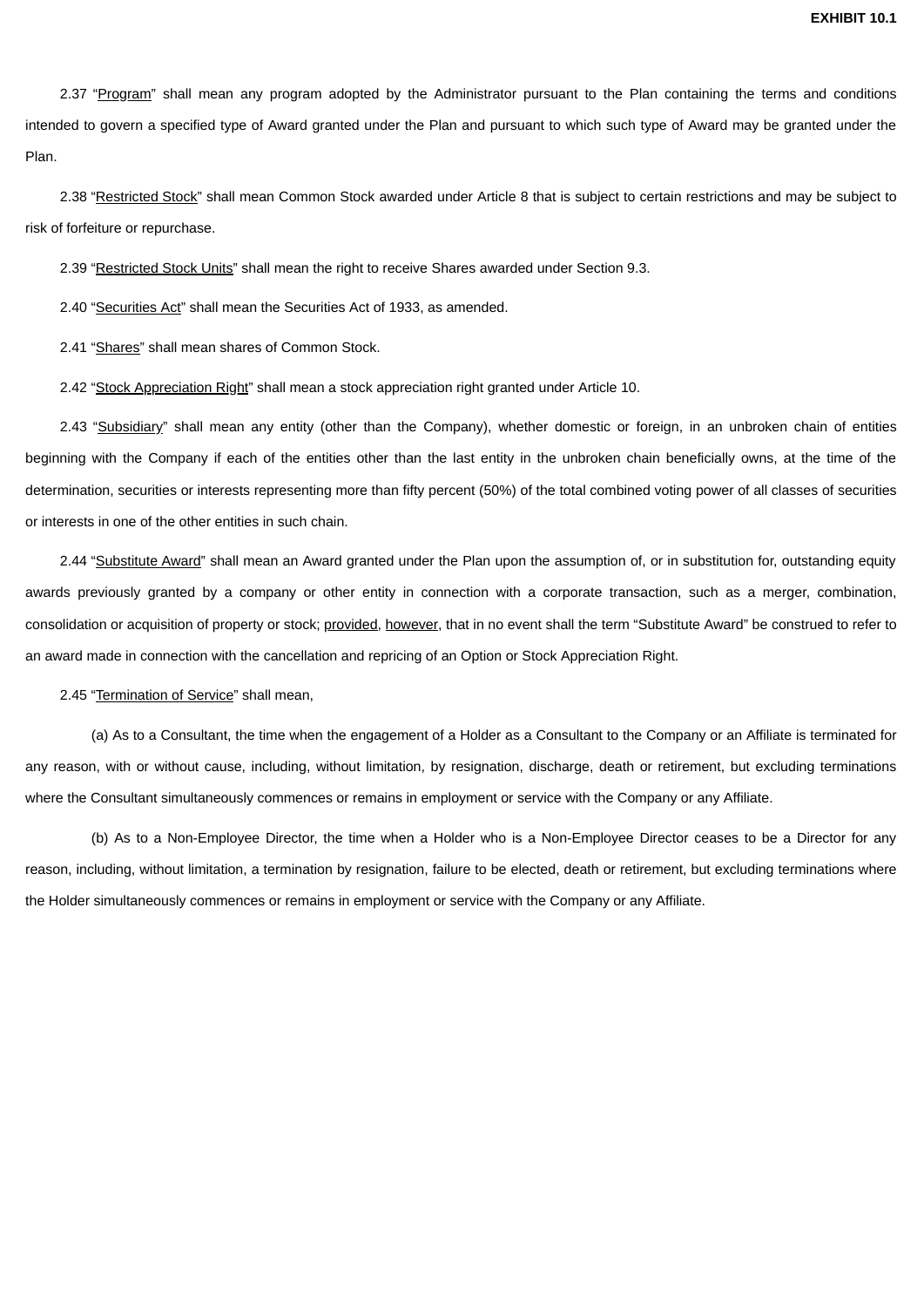(c) As to an Employee, the time when the employee-employer relationship between a Holder and the Company or any Affiliate is terminated for any reason, including, without limitation, a termination by resignation, discharge, death, disability or retirement; but excluding terminations where the Holder simultaneously commences or remains in employment or service with the Company or any Affiliate.

The Administrator, in its sole discretion, shall determine the effect of all matters and questions relating to Terminations of Service, including, without limitation, the question of whether a Termination of Service resulted from a discharge for cause and all questions of whether particular leaves of absence constitute a Termination of Service; provided, however, that, with respect to Incentive Stock Options, unless the Administrator otherwise provides in the terms of the Program, the Award Agreement or otherwise, a leave of absence, change in status from an employee to an independent contractor or other change in the employee-employer relationship shall constitute a Termination of Service only if, and to the extent that, such leave of absence, change in status or other change interrupts employment for the purposes of Section 422(a)(2) of the Code and the then applicable regulations and revenue rulings under said Section. For purposes of the Plan, a Holder's employee-employer relationship or consultancy relations shall be deemed to be terminated in the event that the Affiliate employing or contracting with such Holder ceases to remain an Affiliate following any merger, sale of stock or other corporate transaction or event (including, without limitation, a spin-off).

#### **ARTICLE 3.**

#### **SHARES SUBJECT TO THE PLAN**

#### 3.1 Number of Shares.

(a) Subject to Section 13.2 and Section 3.1(b), the aggregate number of Shares which may be issued or transferred pursuant to Awards under the Plan is 110,350,000; *provided however,* that any Shares that are subject to Awards of Options or Stock Appreciation Rights shall be counted against this limit as one (1) Share for every one (1) Share granted and any Shares that are subject to Full Value Awards shall be counted against this limit as 2.3 Shares for every one (1) Share granted.

(b) If any Shares subject to an Award are forfeited or expire or such Award is settled for cash (in whole or in part), the Shares subject to such Award shall, to the extent of such forfeiture, expiration or cash settlement, again be available for future grants of Awards under the Plan, *provided*, that for each Share subject to a Full Value Award that is so forfeited, expired or settled in cash, 2.3 Shares shall be again become available for future grants of Awards under the Plan. Notwithstanding anything to the contrary contained herein, the following Shares shall not be added to the Shares authorized for grant under Section 3.1(a) and will not be available for future grants of Awards: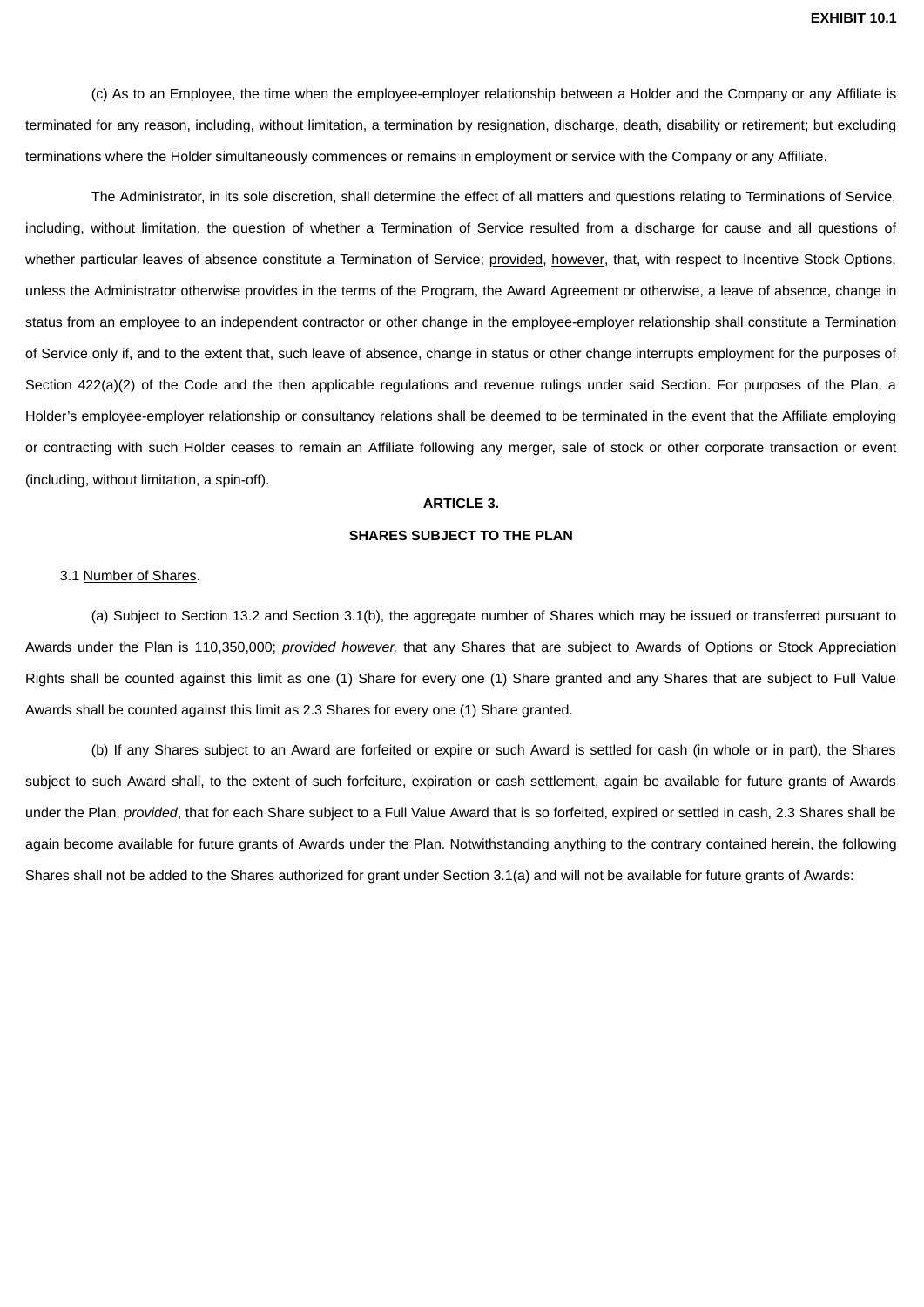(i) Shares tendered by the Holder or withheld by the Company in payment of the exercise price of an Option or to satisfy any tax withholding obligation with respect to an Award; (ii) Shares subject to a Stock Appreciation Right that are not issued in connection with the stock settlement of the Stock Appreciation Right on exercise thereof; and (iii) Shares purchased on the open market with the cash proceeds from the exercise of Options. Any Shares repurchased by the Company under Section 8.4 at the same price paid by the Holder so that such shares are returned to the Company will again be available for Awards. The payment of Dividend Equivalents in cash in conjunction with any outstanding Awards shall not be counted against the shares available for issuance under the Plan. Notwithstanding the provisions of this Section 3.1(b), no Shares may again be optioned, granted or awarded if such action would cause an Incentive Stock Option to fail to qualify as an incentive stock option under Section 422 of the Code.

(c) Substitute Awards shall not reduce the Shares authorized for grant under the Plan. Additionally, in the event that a company acquired by the Company or any Affiliate or with which the Company or any Affiliate combines has shares available under a pre-existing plan approved by stockholders and not adopted in contemplation of such acquisition or combination, the shares available for grant pursuant to the terms of such pre-existing plan (as adjusted, to the extent appropriate, using the exchange ratio or other adjustment or valuation ratio or formula used in such acquisition or combination to determine the consideration payable to the holders of common stock of the entities party to such acquisition or combination) may be used for Awards under the Plan and shall not reduce the Shares authorized for grant under the Plan; provided that Awards using such available shares shall not be made after the date awards or grants could have been made under the terms of the pre-existing plan, absent the acquisition or combination, and shall only be made to individuals who were not employed by or providing services to the Company or its Subsidiaries immediately prior to such acquisition or combination.

3.2 Stock Distributed. Any Shares distributed pursuant to an Award may consist, in whole or in part, of authorized and unissued Common Stock, treasury Common Stock or Common Stock purchased on the open market.

3.3 Limitation on Number of Shares Subject to Awards. Notwithstanding any provision in the Plan to the contrary, and subject to Section 13.2, the maximum aggregate amount of cash that may be paid with respect to one or more Awards payable in cash that may be granted to any one person during any calendar year shall be \$2,000,000 and the maximum aggregate number of Shares with respect to one or more Awards that may be granted to any one person during any calendar year shall be 750,000. The aggregate grant date fair value (computed as of the applicable grant date) of Awards to any Non-employee Director in any calendar year in respect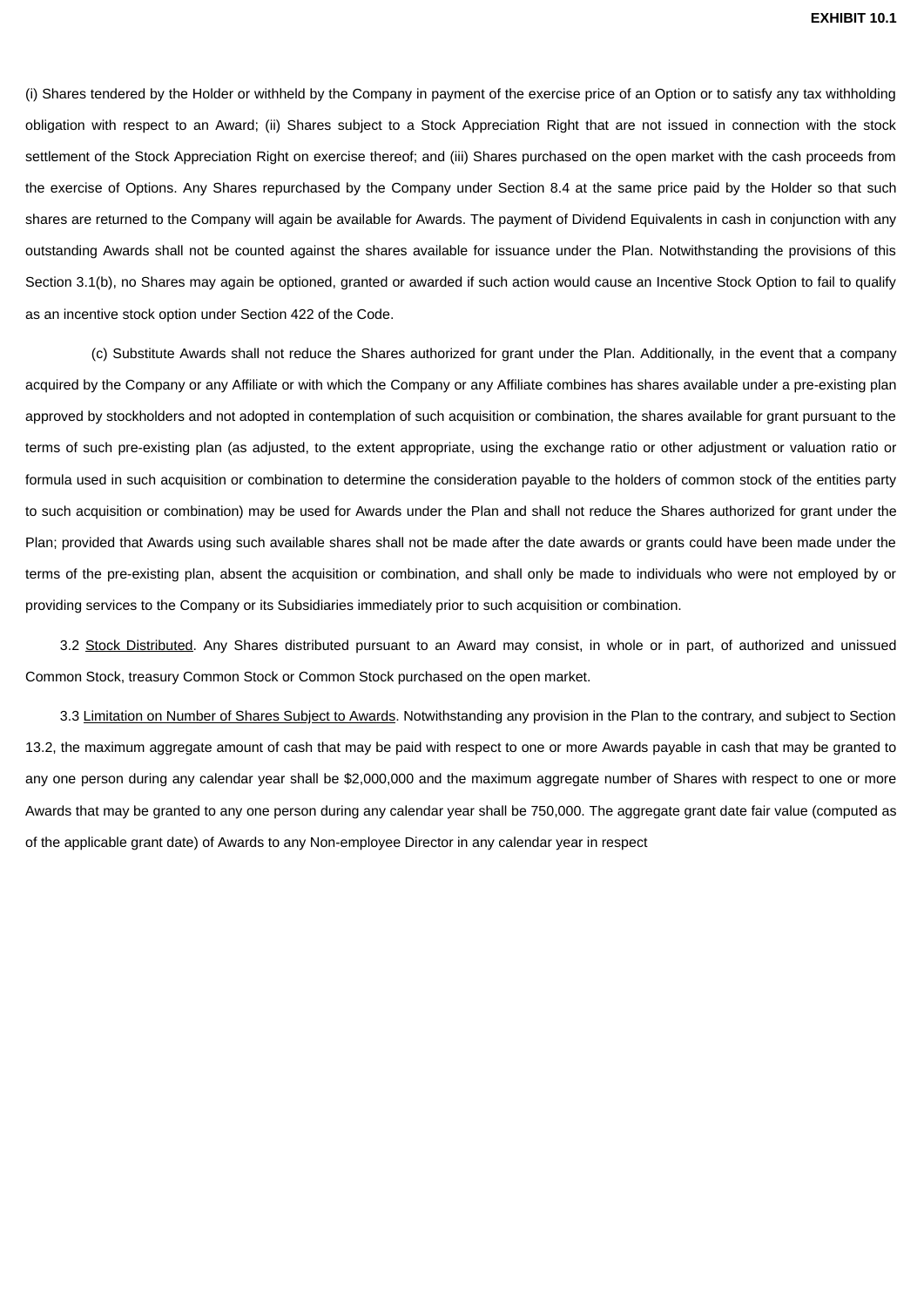of such director's service as a member of our Board of Directors or any Board committee during such year shall not exceed \$750,000. **ARTICLE 4.**

#### **GRANTING OF AWARDS**

4.1 Participation. The Administrator may, from time to time, select from among all Eligible Individuals, those to whom an Award shall be granted and shall determine the nature and amount of each Award, which shall not be inconsistent with the requirements of the Plan. No Eligible Individual shall have any right to be granted an Award pursuant to the Plan.

4.2 Award Agreement. Each Award shall be evidenced by an Award Agreement. Award Agreements evidencing Incentive Stock Options shall contain such terms and conditions as may be necessary to meet the applicable provisions of Section 422 of the Code.

4.3 Limitations Applicable to Section 16 Persons. Notwithstanding any other provision of the Plan, the Plan, and any Award granted or awarded to any individual who is then subject to Section 16 of the Exchange Act, shall be subject to any additional limitations set forth in any applicable exemptive rule under Section 16 of the Exchange Act (including Rule 16b-3 of the Exchange Act and any amendments thereto) that are requirements for the application of such exemptive rule. To the extent permitted by applicable law, the Plan and Awards granted or awarded hereunder shall be deemed amended to the extent necessary to conform to such applicable exemptive rule.

4.4 At-Will Employment. Nothing in the Plan or in any Program or Award Agreement hereunder shall confer upon any Holder any right to continue in the employ of, or as a Director or Consultant for, the Company or any Affiliate, or shall interfere with or restrict in any way the rights of the Company and any Affiliate, which rights are hereby expressly reserved, to discharge any Holder at any time for any reason whatsoever, with or without cause, and with or without notice, or to terminate or change all other terms and conditions of employment or engagement, except to the extent expressly provided otherwise in a written agreement between the Holder and the Company or any Affiliate.

4.5 Foreign Holders. Notwithstanding any provision of the Plan to the contrary, in order to comply with the laws in other countries in which the Company and its Subsidiaries operate or have Employees, Non-Employee Directors or Consultants, or in order to comply with the requirements of any foreign securities exchange, the Administrator, in its sole discretion, shall have the power and authority to: (a) determine which Subsidiaries shall be covered by the Plan; (b) determine which Eligible Individuals outside the United States are eligible to participate in the Plan;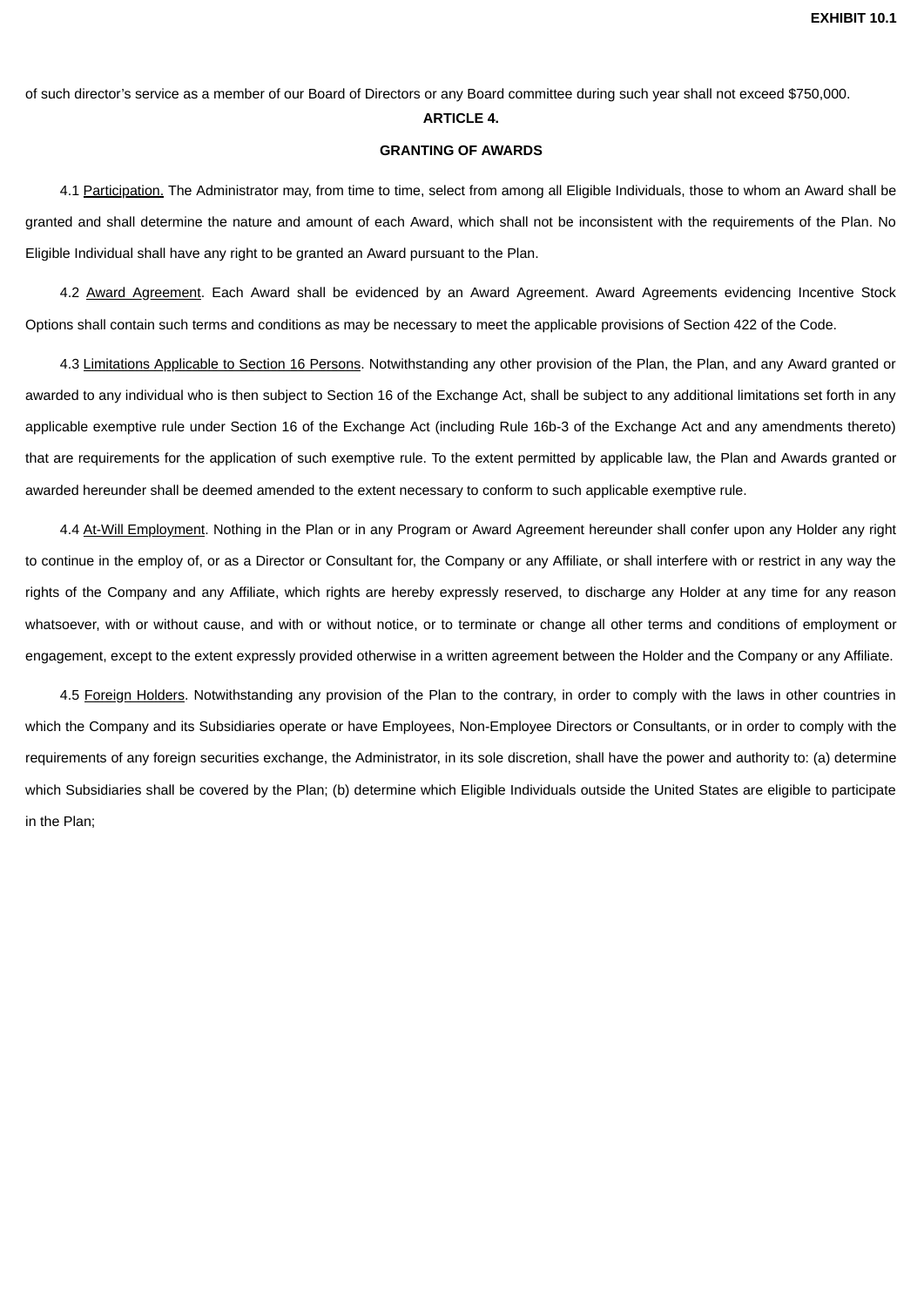(c) modify the terms and conditions of any Award granted to Eligible Individuals outside the United States to comply with applicable foreign laws or listing requirements of any such foreign securities exchange; (d) establish subplans and modify exercise procedures and other terms and procedures, to the extent such actions may be necessary or advisable (any such subplans and/or modifications shall be attached to the Plan as appendices); provided, however, that no such subplans and/or modifications shall increase the share limitations contained in Sections 3.1 and 3.3; and (e) take any action, before or after an Award is made, that it deems advisable to obtain approval or comply with any necessary local governmental regulatory exemptions or approvals or listing requirements of any such foreign securities exchange. Notwithstanding the foregoing, the Administrator may not take any actions hereunder, and no Awards shall be granted, that would violate the Code, the Exchange Act, the Securities Act, any other securities law or governing statute, the rules of the securities exchange or automated quotation system on which the Shares are listed, quoted or traded or any other applicable law.

4.6 Stand-Alone and Tandem Awards. Awards granted pursuant to the Plan may, in the sole discretion of the Administrator, be granted either alone, in addition to, or in tandem with, any other Award granted pursuant to the Plan. Awards granted in addition to or in tandem with other Awards may be granted either at the same time as or at a different time from the grant of such other Awards.

#### **ARTICLE 5.**

# **[RESERVED.]**

# **ARTICLE 6.**

# **GRANTING OF OPTIONS**

6.1 Granting of Options to Eligible Individuals. The Administrator is authorized to grant Options to Eligible Individuals from time to time, in its sole discretion, on such terms and conditions as it may determine which shall not be inconsistent with the Plan.

6.2 Qualification of Incentive Stock Options. No Incentive Stock Option shall be granted to any person who is not an Employee of the Company or any Affiliate corporation of the Company (as defined in Section 424(f) of the Code). No person who qualifies as a Greater Than 10% Stockholder may be granted an Incentive Stock Option unless such Incentive Stock Option conforms to the applicable provisions of Section 422 of the Code. Any Incentive Stock Option granted under the Plan may be modified by the Administrator, with the consent of the Holder, to disqualify such Option from treatment as an "incentive stock option" under Section 422 of the Code. To the extent that the aggregate fair market value of stock with respect to which "incentive stock options" (within the meaning of Section 422 of the Code, but without regard to Section 422(d) of the Code) are exercisable for the first time by a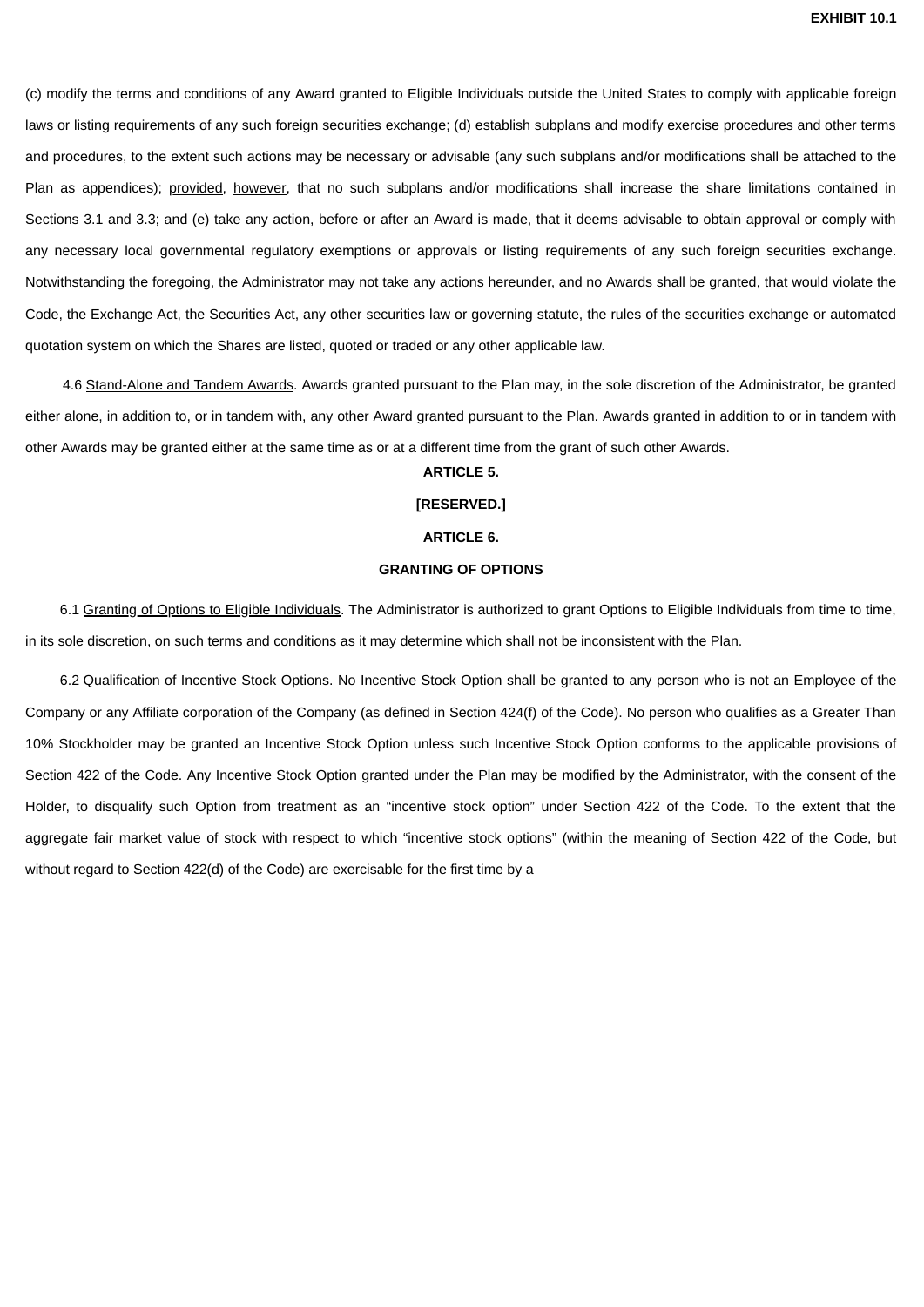Holder during any calendar year under the Plan, and all other plans of the Company and any Affiliate or parent corporation thereof (each as defined in Section 424(f) and (e) of the Code, respectively), exceeds \$100,000, the Options shall be treated as Non-Qualified Stock Options to the extent required by Section 422 of the Code. The rule set forth in the preceding sentence shall be applied by taking Options and other "incentive stock options" into account in the order in which they were granted and the Fair Market Value of stock shall be determined as of the time the respective options were granted.

6.3 Option Exercise Price. The exercise price per Share subject to each Option shall be set by the Administrator, but shall not be less than 100% of the Fair Market Value of a Share on the date the Option is granted (or, as to Incentive Stock Options, on the date the Option is modified, extended or renewed for purposes of Section 424(h) of the Code). In addition, in the case of Incentive Stock Options granted to a Greater Than 10% Stockholder, such price shall not be less than 110% of the Fair Market Value of a Share on the date the Option is granted (or the date the Option is modified, extended or renewed for purposes of Section 424(h) of the Code).

6.4 Option Term. The term of each Option shall be set by the Administrator in its sole discretion; provided, however, that the term shall not be more than ten (10) years from the date the Option is granted, or five (5) years from the date an Incentive Stock Option is granted to a Greater Than 10% Stockholder. The Administrator shall determine the time period, including the time period following a Termination of Service, during which the Holder has the right to exercise the vested Options, which time period may not extend beyond the term of the Option term. Except as limited by the requirements of Section 409A or Section 422 of the Code and regulations and rulings thereunder, the Administrator may extend the term of any outstanding Option, and may extend the time period during which vested Options may be exercised, in connection with any Termination of Service of the Holder, and may amend any other term or condition of such Option relating to such a Termination of Service.

#### 6.5 Option Vesting.

(a) The period during which the right to exercise, in whole or in part, an Option vests in the Holder shall be set by the Administrator and the Administrator may determine that an Option may not be exercised in whole or in part for a specified period after it is granted. Such vesting may be based on service with the Company or any Affiliate, any Performance Criteria, or any other criteria selected by the Administrator.

(b) No portion of an Option which is unexercisable at a Holder's Termination of Service shall thereafter become exercisable, except as may be otherwise provided by the Administrator either in the Program, the Award Agreement or by action of the Administrator following the grant of the Option.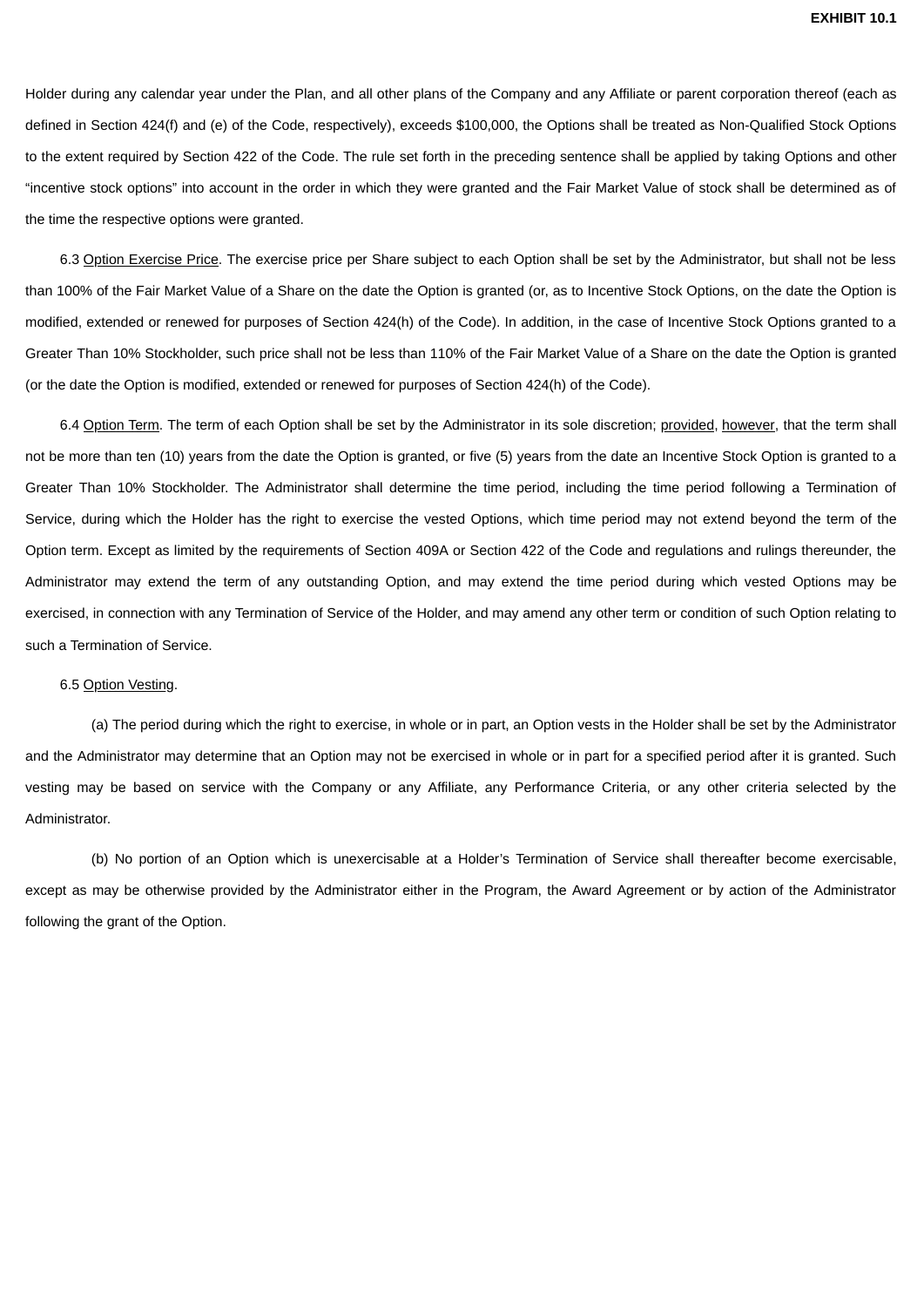6.6 Substitute Awards. Notwithstanding the foregoing provisions of this Article 6 to the contrary, in the case of an Option that is a Substitute Award, the price per share of the shares subject to such Option may be less than the Fair Market Value per share on the date of grant, provided, that the excess of: (a) the aggregate Fair Market Value (as of the date such Substitute Award is granted) of the shares subject to the Substitute Award, over (b) the aggregate exercise price thereof does not exceed the excess of: (x) the aggregate fair market value (as of the time immediately preceding the transaction giving rise to the Substitute Award, such fair market value to be determined by the Administrator) of the shares of the predecessor entity that were subject to the grant assumed or substituted for by the Company, over (y) the aggregate exercise price of such shares.

6.7 Substitution of Stock Appreciation Rights. The Administrator may provide in the applicable Program or the Award Agreement evidencing the grant of an Option that the Administrator, in its sole discretion, shall have the right to substitute a Stock Appreciation Right for such Option at any time prior to or upon exercise of such Option; provided, that such Stock Appreciation Right shall be exercisable with respect to the same number of Shares for which such substituted Option would have been exercisable.

# **ARTICLE 7.**

#### **EXERCISE OF OPTIONS**

7.1 Partial Exercise. An exercisable Option may be exercised in whole or in part. However, an Option shall not be exercisable with respect to fractional shares and the Administrator may require that, by the terms of the Option, a partial exercise must be with respect to a minimum number of shares.

7.2 Manner of Exercise. All or a portion of an exercisable Option shall be deemed exercised upon delivery of all of the following to the Secretary of the Company, or such other person or entity designated by the Administrator, or his, her or its office, as applicable:

(a) A written or electronic notice complying with the applicable rules established by the Administrator stating that the Option, or a portion thereof, is exercised. The notice shall be signed by the Holder or other person then entitled to exercise the Option or such portion of the Option;

(b) Such representations and documents as the Administrator, in its sole discretion, deems necessary or advisable to effect compliance with all applicable provisions of the Securities Act and any other federal, state or foreign securities laws or regulations, the rules of any securities exchange or automated quotation system on which the Shares are listed, quoted or traded or any other applicable law. The Administrator may, in its sole discretion, also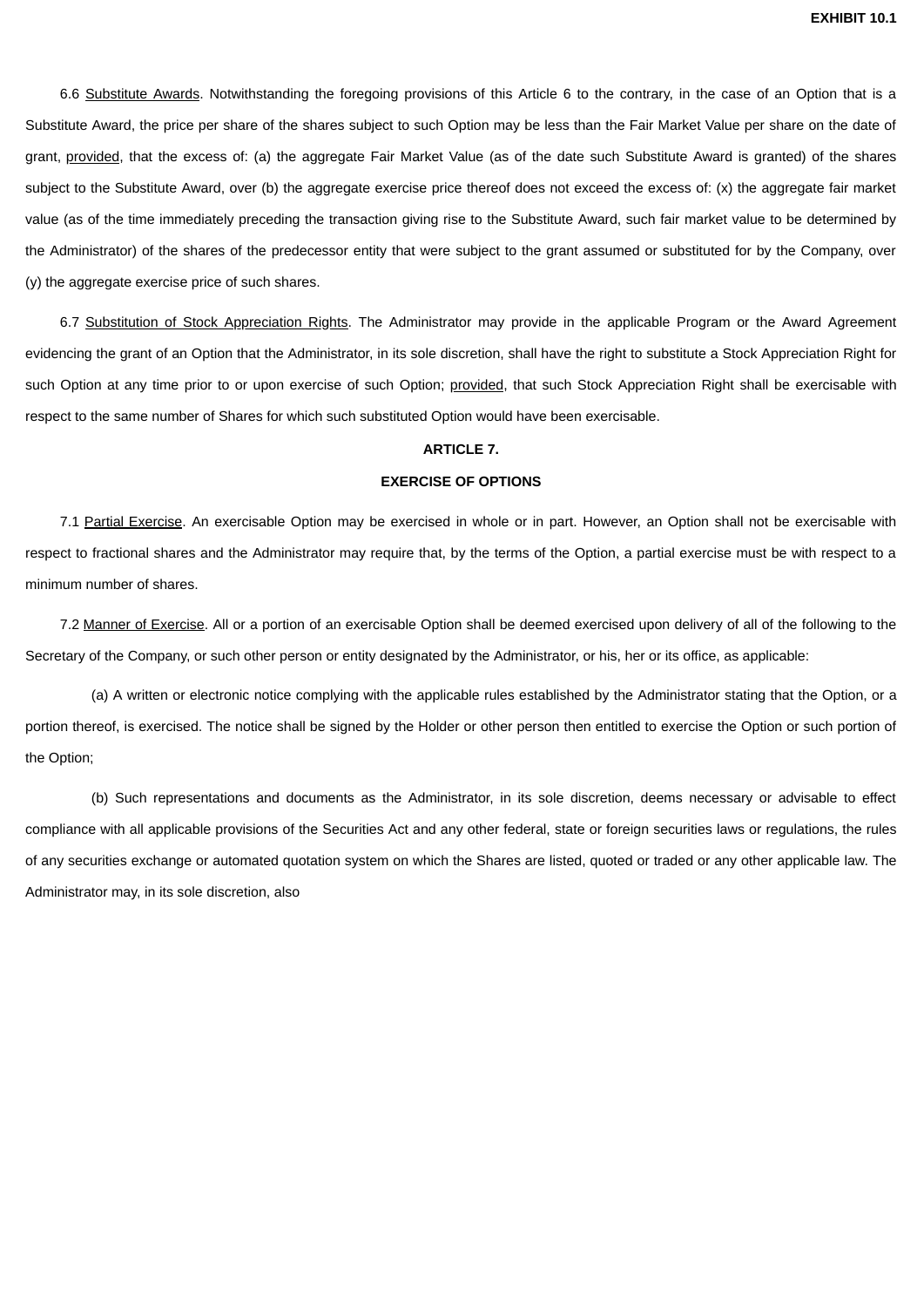take whatever additional actions it deems appropriate to effect such compliance including, without limitation, placing legends on share certificates and issuing stop-transfer notices to agents and registrars;

(c) In the event that the Option shall be exercised pursuant to Section 11.3 by any person or persons other than the Holder, appropriate proof of the right of such person or persons to exercise the Option, as determined in the sole discretion of the Administrator; and

(d) Full payment of the exercise price and applicable withholding taxes to the stock administrator of the Company for the shares with respect to which the Option, or portion thereof, is exercised, in a manner permitted by Section 11.1 and 11.2.

7.3 Notification Regarding Disposition. The Holder shall give the Company prompt written or electronic notice of any disposition of shares of Common Stock acquired by exercise of an Incentive Stock Option which occurs within (a) two years from the date of granting (including the date the Option is modified, extended or renewed for purposes of Section 424(h) of the Code) such Option to such Holder, or (b) one year after the transfer of such shares to such Holder.

# **ARTICLE 8.**

# **AWARD OF RESTRICTED STOCK**

#### 8.1 Award of Restricted Stock.

**(a)** The Administrator is authorized to grant Restricted Stock to Eligible Individuals, and shall determine the terms and conditions, including the restrictions applicable to each award of Restricted Stock, which terms and conditions shall not be inconsistent with the Plan, and may impose such conditions on the issuance of such Restricted Stock as it deems appropriate.

**(b)** The Administrator shall establish the purchase price, if any, and form of payment for Restricted Stock; provided, however, that if a purchase price is charged, such purchase price shall be no less than the par value of the Shares to be purchased, unless otherwise permitted by applicable state law. In all cases, legal consideration shall be required for each issuance of Restricted Stock.

8.2 Rights as Stockholders. Subject to Section 8.4, upon issuance of Restricted Stock, the Holder shall have, unless otherwise provided by the Administrator, all the rights of a stockholder with respect to said shares, subject to the restrictions in the applicable Program or in each individual Award Agreement, including the right to receive all dividends and other distributions paid or made with respect to the shares; provided, however, that with respect to a share of Restricted Stock subject to restrictions or vesting conditions as described in Section 8.3, except in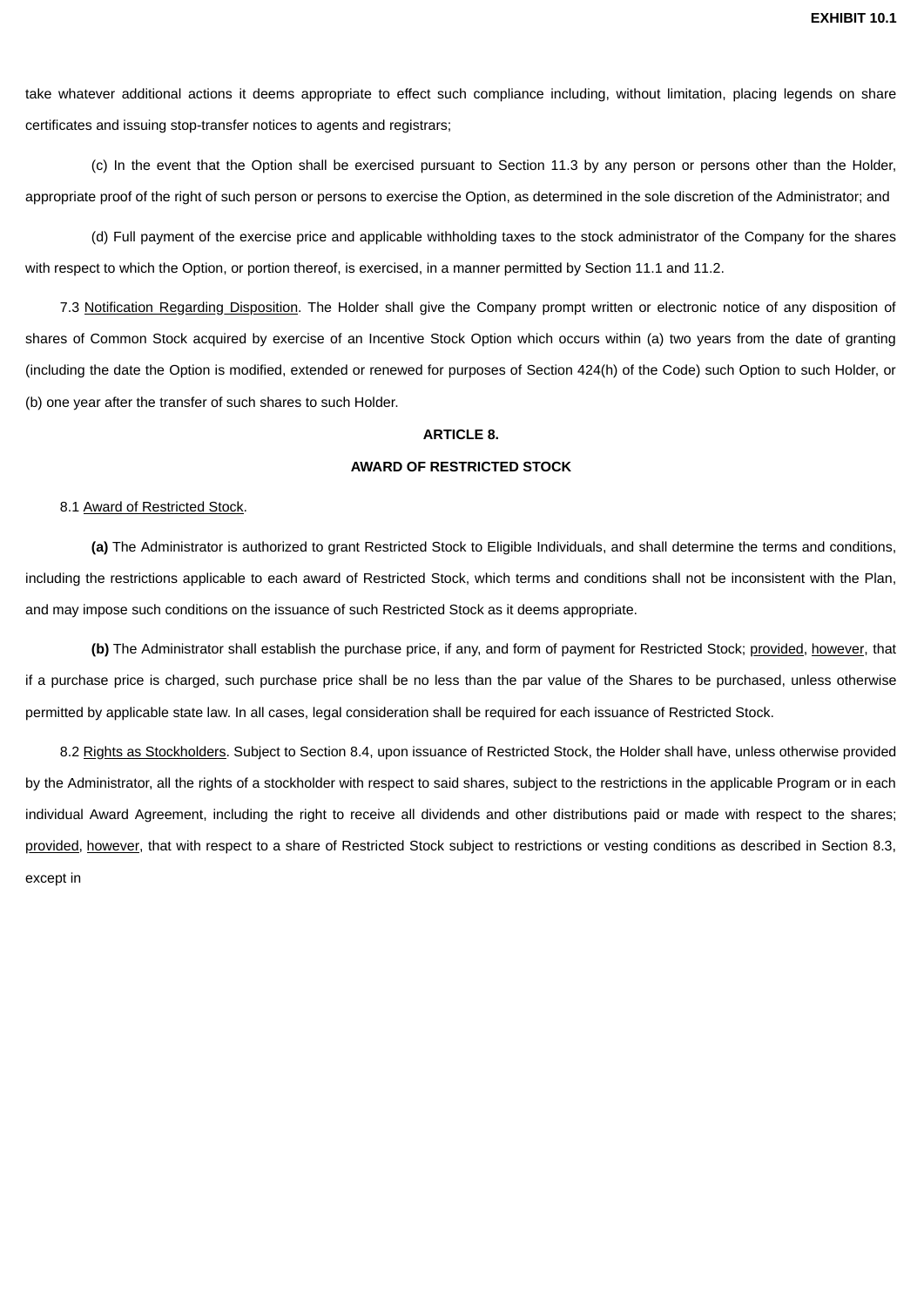connection with a spin-off or other similar event as otherwise permitted under Section 13.2, dividends which are paid to Company stockholders prior to the removal of restrictions and satisfaction of vesting conditions shall only be paid to the Holder to the extent that the restrictions are subsequently removed and the vesting conditions are subsequently satisfied and the share of Restricted Stock vests.

8.3 Restrictions. All shares of Restricted Stock (including any shares received by Holders thereof with respect to shares of Restricted Stock as a result of stock dividends, stock splits or any other form of recapitalization) shall, in the terms of the applicable Program or in each individual Award Agreement, be subject to such restrictions and vesting requirements as the Administrator shall provide. Such restrictions may include, without limitation, restrictions concerning voting rights and transferability and such restrictions may lapse separately or in combination at such times and pursuant to such circumstances or based on such criteria as selected by the Administrator, including, without limitation, criteria based on the Holder's duration of employment, directorship or consultancy with the Company, the Performance Criteria, Company performance, individual performance or other criteria selected by the Administrator. Restricted Stock may not be sold or encumbered until all restrictions are terminated or expire.

8.4 Repurchase or Forfeiture of Restricted Stock. If no price was paid by the Holder for the Restricted Stock, upon a Termination of Service the Holder's rights in unvested Restricted Stock then subject to restrictions shall lapse, and such Restricted Stock shall be surrendered to the Company and cancelled without consideration. If a price was paid by the Holder for the Restricted Stock, upon a Termination of Service the Company shall have the right to repurchase from the Holder the unvested Restricted Stock then subject to restrictions at a cash price per share equal to the price paid by the Holder for such Restricted Stock or such other amount as may be specified in the Program or the Award Agreement. The Administrator in its sole discretion may provide that in the event of certain events, including a Change in Control, the Holder's death, retirement or disability or any other specified Termination of Service or any other event, the Holder's rights in unvested Restricted Stock shall not lapse, such Restricted Stock shall vest and, if applicable, the Company shall not have a right of repurchase.

8.5 Certificates for Restricted Stock. Restricted Stock granted pursuant to the Plan may be evidenced in such manner as the Administrator shall determine. Certificates or book entries evidencing shares of Restricted Stock must include an appropriate legend referring to the terms, conditions, and restrictions applicable to such Restricted Stock, and the Company may, in its sole discretion, retain physical possession of any stock certificate until such time as all applicable restrictions lapse.

8.6 Section 83(b) Election. If a Holder makes an election under Section 83(b) of the Code to be taxed with respect to the Restricted Stock as of the date of transfer of the Restricted Stock rather than as of the date or dates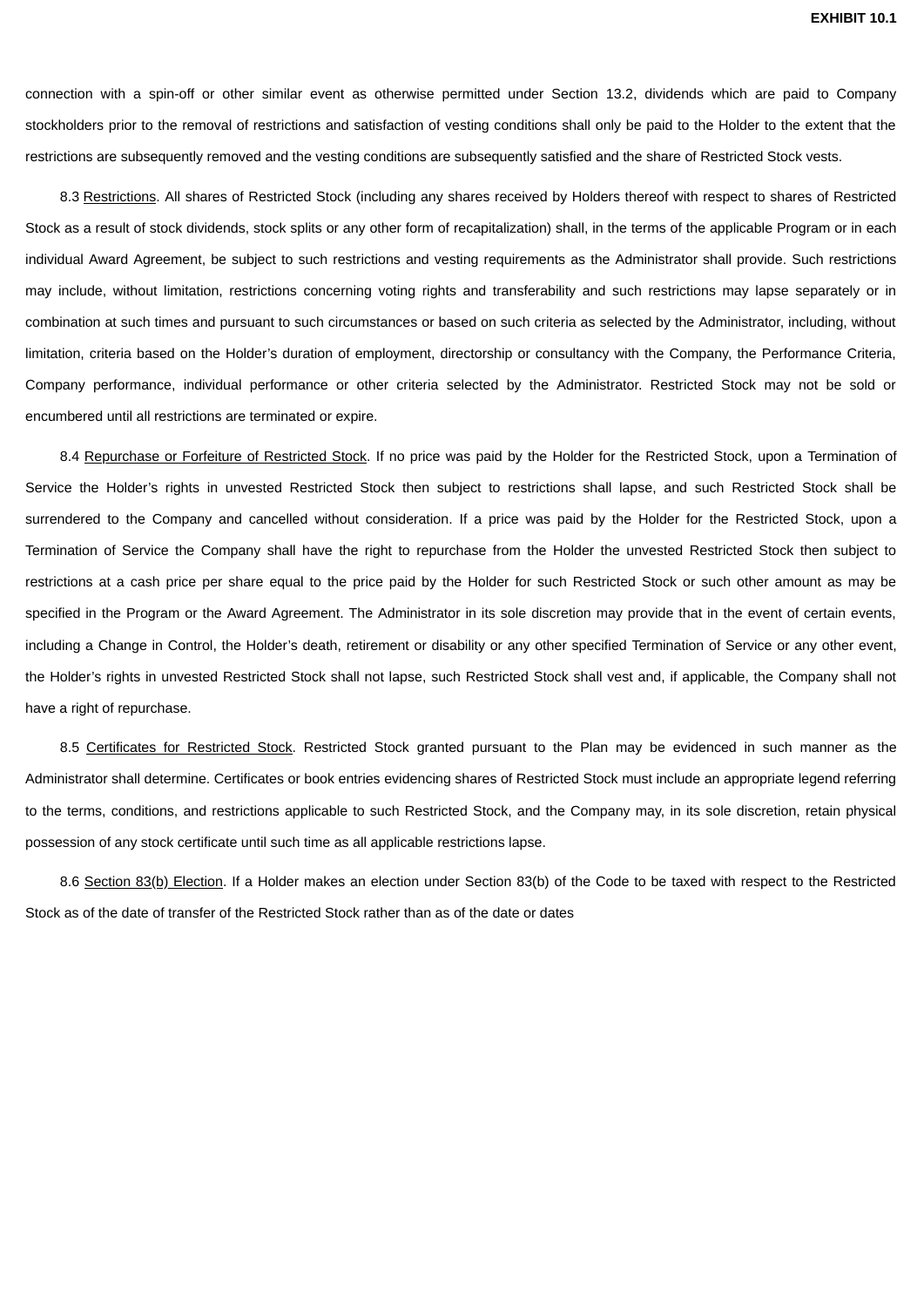upon which the Holder would otherwise be taxable under Section 83(a) of the Code, the Holder shall be required to deliver a copy of such election to the Company promptly after filing such election with the Internal Revenue Service.

#### **ARTICLE 9.**

#### **AWARD OF PERFORMANCE AWARDS, DIVIDEND EQUIVALENTS, RESTRICTED STOCK UNITS**

#### 9.1 Performance Awards.

(a) The Administrator is authorized to grant Performance Awards to any Eligible Individual. The value of Performance Awards may be linked to any one or more of the Performance Criteria or other specific criteria determined by the Administrator, in each case on a specified date or dates or over any period or periods determined by the Administrator. Performance Awards may be paid in cash, Shares, or both, as determined by the Administrator.

(b) Without limiting Section 9.1(a), the Administrator may grant Performance Awards to any Eligible Individual in the form of a cash bonus payable upon the attainment of objective Performance Goals, or such other criteria, whether or not objective, which are established by the Administrator, in each case on a specified date or dates or over any period or periods determined by the Administrator.

#### 9.2 Dividend Equivalents.

(a) Dividend Equivalents may be granted by the Administrator based on dividends declared on the Common Stock, to be credited as of dividend payment dates during the period between the date an Award is granted to a Holder and the date such Award vests, is exercised, is distributed or expires, as determined by the Administrator. Such Dividend Equivalents shall be converted to cash or additional shares of Common Stock by such formula and at such time and subject to such limitations as may be determined by the Administrator. Notwithstanding anything to the contrary herein, Dividend Equivalents with respect to an Award subject to vesting shall either (i) to the extent permitted by Applicable Law, not be paid or credited or (ii) be accumulated and subject to vesting to the same extent as the related Award. All such Dividend Equivalents shall be paid at such time as the Administrator shall specify in the applicable Award Agreement.

(b) Notwithstanding the foregoing, no Dividend Equivalents shall be payable with respect to Options or Stock Appreciation Rights.

9.3 Restricted Stock Units. The Administrator is authorized to grant Restricted Stock Units to any Eligible Individual. The number and terms and conditions of Restricted Stock Units shall be determined by the Administrator. The Administrator shall specify the date or dates on which the Restricted Stock Units shall become fully vested and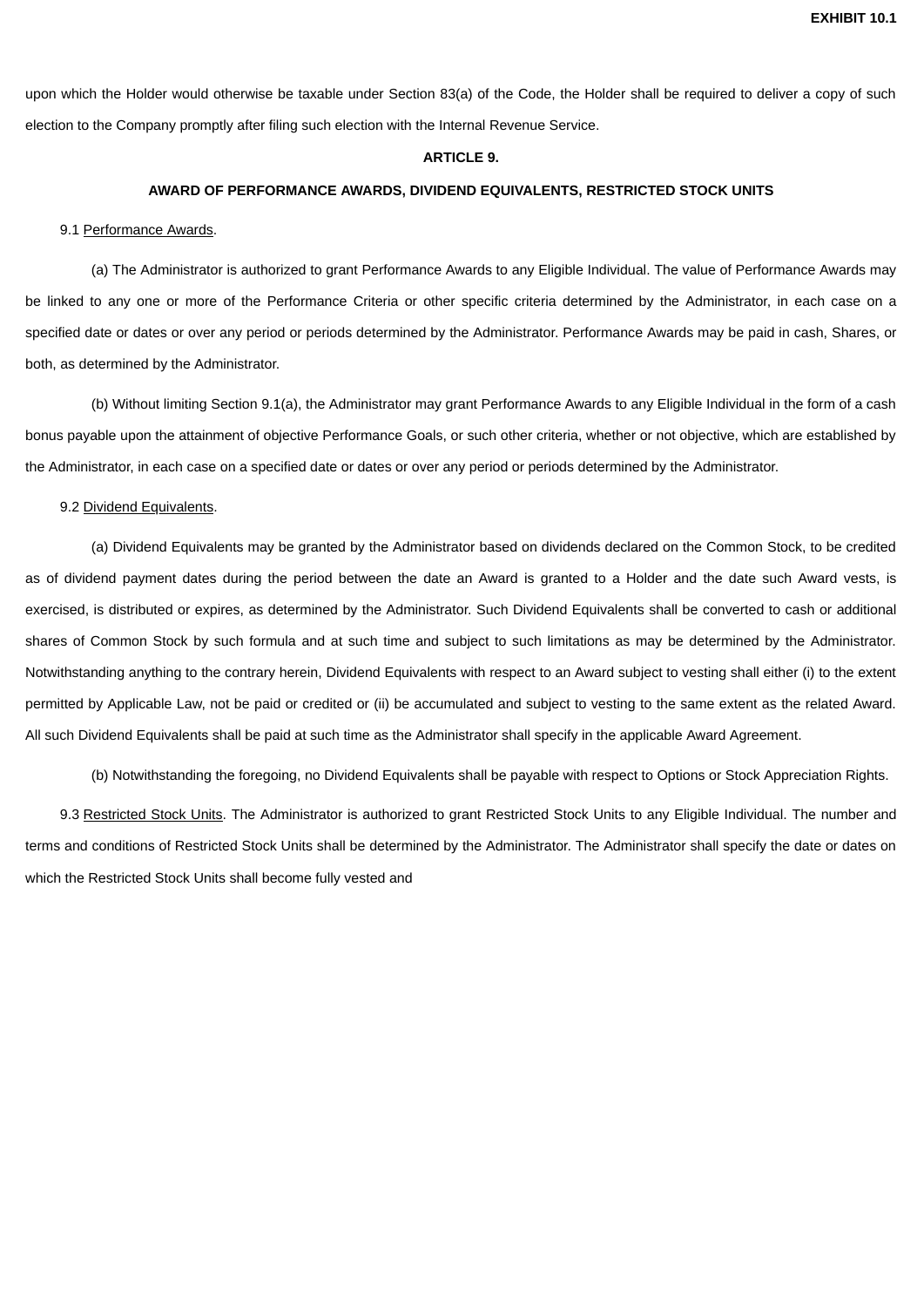nonforfeitable, and may specify such conditions to vesting as it deems appropriate, including conditions based on one or more Performance Criteria or other specific criteria, including service to the Company or any Affiliate, in each case on a specified date or dates or over any period or periods, as determined by the Administrator. The Administrator shall specify, or permit the Holder to elect, the conditions and dates upon which the Shares underlying the Restricted Stock Units which shall be issued, which dates shall not be earlier than the date as of which the Restricted Stock Units vest and become nonforfeitable and which conditions and dates shall be subject to compliance with Section 409A of the Code. Restricted Stock Units may be paid in cash, Shares, or both, as determined by the Administrator. On the distribution dates, the Company shall issue to the Holder one unrestricted, fully transferable Share (or the Fair Market Value of one such Share in cash) for each vested and nonforfeitable Restricted Stock Unit.

9.4 Term. The term of a Performance Award, Dividend Equivalent award and/or Restricted Stock Unit award shall be set by the Administrator in its sole discretion.

9.5 Exercise or Purchase Price. The Administrator may establish the exercise or purchase price of a Performance Award or shares distributed pursuant to a Restricted Stock Unit award; provided, however, that value of the consideration shall not be less than the par value of a Share, unless otherwise permitted by applicable law.

9.6 Exercise upon Termination of Service. A Performance Award, Dividend Equivalent award, and/or Restricted Stock Unit award is exercisable or distributable only while the Holder is an Employee, Director or Consultant, as applicable. The Administrator, however, in its sole discretion may provide that the Performance Award, Dividend Equivalent award and/or Restricted Stock Unit award may be exercised or distributed subsequent to a Termination of Service in certain events, including a Change in Control, the Holder's death, retirement or disability or any other specified Termination of Service.

#### **ARTICLE 10.**

#### **AWARD OF STOCK APPRECIATION RIGHTS**

#### 10.1 Grant of Stock Appreciation Rights.

(a) The Administrator is authorized to grant Stock Appreciation Rights to Eligible Individuals from time to time, in its sole discretion, on such terms and conditions as it may determine consistent with the Plan.

(b) A Stock Appreciation Right shall entitle the Holder (or other person entitled to exercise the Stock Appreciation Right pursuant to the Plan) to exercise all or a specified portion of the Stock Appreciation Right (to the extent then exercisable pursuant to its terms) and to receive from the Company an amount determined by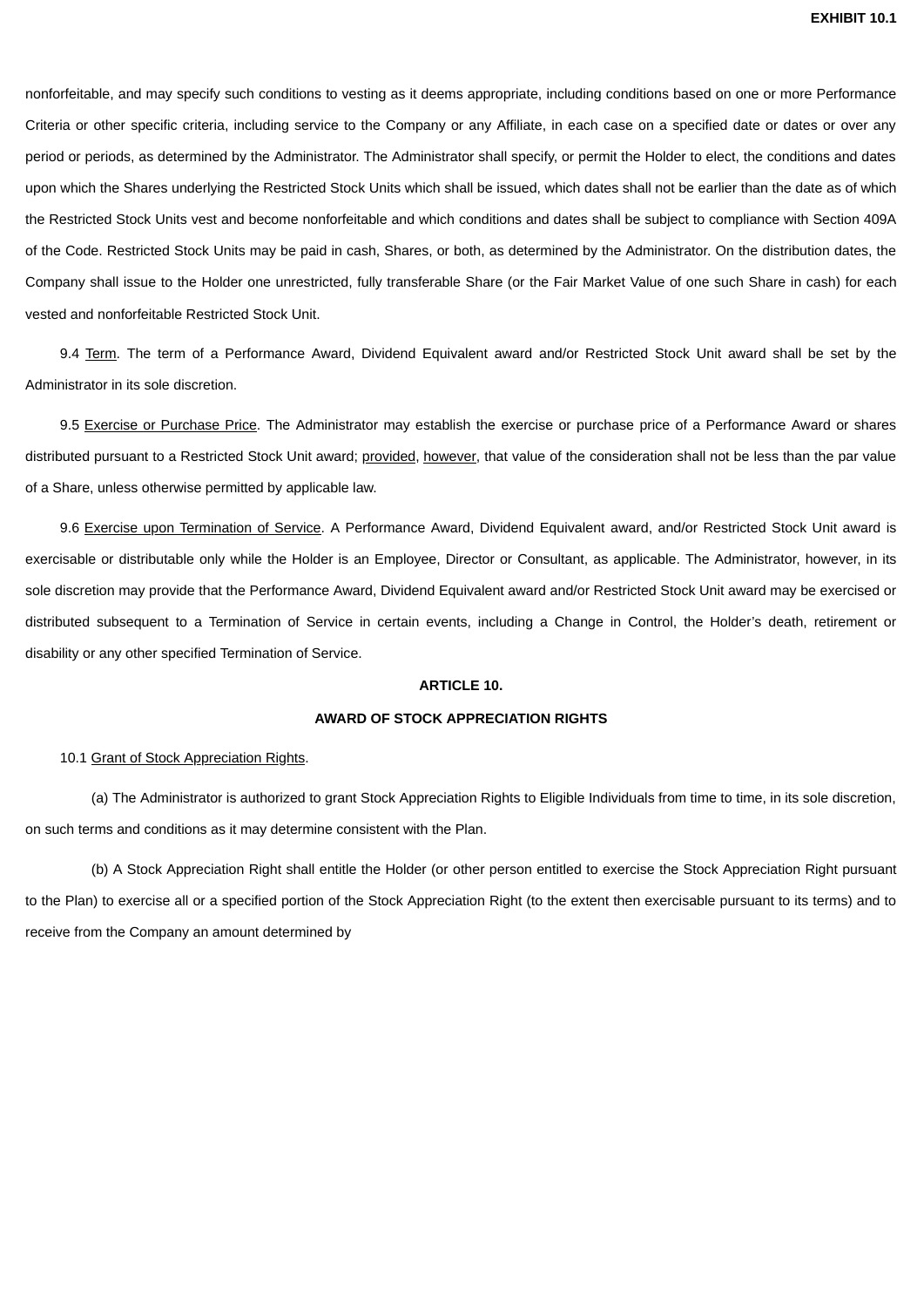multiplying the difference obtained by subtracting the exercise price per share of the Stock Appreciation Right from the Fair Market Value on the date of exercise of the Stock Appreciation Right by the number of Shares with respect to which the Stock Appreciation Right shall have been exercised, subject to any limitations the Administrator may impose. Except as described in (c) below, the exercise price per Share subject to each Stock Appreciation Right shall be set by the Administrator, but shall not be less than 100% of the Fair Market Value on the date the Stock Appreciation Right is granted.

(c) Notwithstanding the foregoing provisions of Section 10.1(b) to the contrary, in the case of an Stock Appreciation Right that is a Substitute Award, the price per share of the shares subject to such Stock Appreciation Right may be less than 100% of the Fair Market Value per share on the date of grant; provided, that the excess of: (a) the aggregate Fair Market Value (as of the date such Substitute Award is granted) of the shares subject to the Substitute Award, over (b) the aggregate exercise price thereof does not exceed the excess of: (x) the aggregate fair market value (as of the time immediately preceding the transaction giving rise to the Substitute Award, such fair market value to be determined by the Administrator) of the shares of the predecessor entity that were subject to the grant assumed or substituted for by the Company, over (y) the aggregate exercise price of such shares.

#### 10.2 Stock Appreciation Right Vesting.

(a) The period during which the right to exercise, in whole or in part, a Stock Appreciation Right vests in the Holder shall be set by the Administrator and the Administrator may determine that a Stock Appreciation Right may not be exercised in whole or in part for a specified period after it is granted. Such vesting may be based on service with the Company or any Affiliate, or any other criteria selected by the Administrator.

(b) No portion of a Stock Appreciation Right which is unexercisable at Termination of Service shall thereafter become exercisable, except as may be otherwise provided by the Administrator either in the applicable Program or Award Agreement or by action of the Administrator following the grant of the Stock Appreciation Right.

10.3 Manner of Exercise. All or a portion of an exercisable Stock Appreciation Right shall be deemed exercised upon delivery of all of the following to the stock administrator of the Company, or such other person or entity designated by the Administrator, or his, her or its office, as applicable:

(a) A written or electronic notice complying with the applicable rules established by the Administrator stating that the Stock Appreciation Right, or a portion thereof, is exercised. The notice shall be signed by the Holder or other person then entitled to exercise the Stock Appreciation Right or such portion of the Stock Appreciation Right;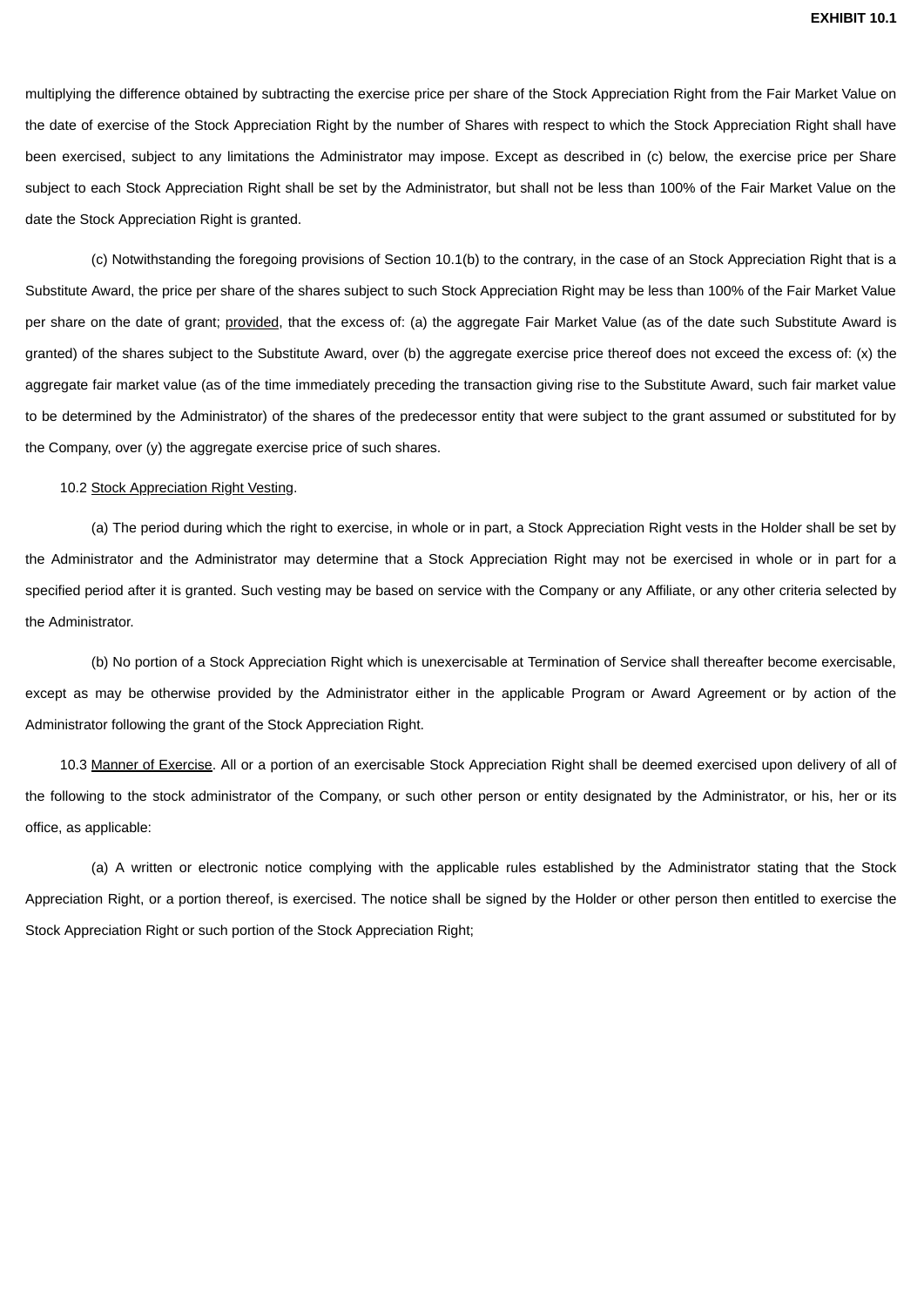(b) Such representations and documents as the Administrator, in its sole discretion, deems necessary or advisable to effect compliance with all applicable provisions of the Securities Act and any other federal, state or foreign securities laws or regulations. The Administrator may, in its sole discretion, also take whatever additional actions it deems appropriate to effect such compliance; and

(c) In the event that the Stock Appreciation Right shall be exercised pursuant to this Section 10.3 by any person or persons other than the Holder, appropriate proof of the right of such person or persons to exercise the Stock Appreciation Right.

10.4 Stock Appreciation Right Term. The term of each Stock Appreciation Right shall be set by the Administrator in its sole discretion; provided, however, that the term shall not be more than ten (10) years from the date the Stock Appreciation Right is granted. The Administrator shall determine the time period, including the time period following a Termination of Service, during which the Holder has the right to exercise the vested Stock Appreciation Rights, which time period may not extend beyond the expiration date of the Stock Appreciation Right term. Except as limited by the requirements of Section 409A of the Code and regulations and rulings thereunder, the Administrator may extend the term of any outstanding Stock Appreciation Right, and may extend the time period during which vested Stock Appreciation Rights may be exercised, in connection with any Termination of Service of the Holder, and may amend any other term or condition of such Stock Appreciation Right relating to such a Termination of Service.

10.5 Payment. Payment of the amounts payable with respect to Stock Appreciation Rights pursuant to this Article 10 shall be in cash or check or other form of legal consideration acceptable to the Administrator, as determined by the Administrator.

#### **ARTICLE 11.**

#### **ADDITIONAL TERMS OF AWARDS**

11.1 Payment. The Administrator shall determine the methods by which payments by any Holder with respect to any Awards granted under the Plan shall be made, including, without limitation: (a) cash or check, (b) Shares (including, in the case of payment of the exercise price of an Award, Shares issuable pursuant to the exercise of the Award) or Shares held for such period of time as may be required by the Administrator in order to avoid adverse accounting consequences, in each case, having a Fair Market Value on the date of delivery equal to the aggregate payments required, (c) delivery of a written or electronic notice that the Holder has placed a market sell order with a broker with respect to Shares then issuable upon exercise or vesting of an Award, and that the broker has been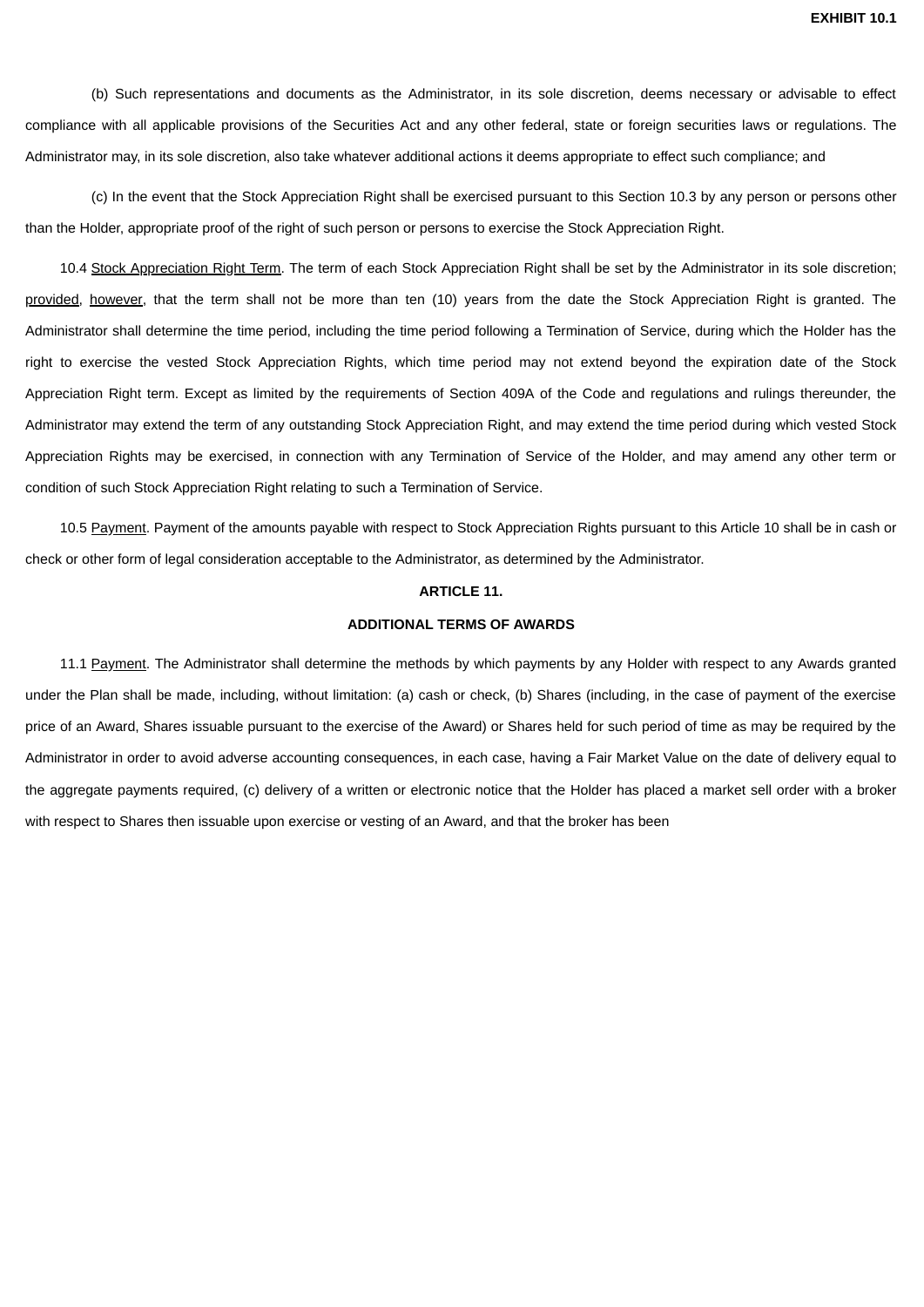directed to pay a sufficient portion of the net proceeds of the sale to the Company in satisfaction of the aggregate payments required, provided, that payment of such proceeds is then made to the Company upon settlement of such sale, or (d) other form of legal consideration acceptable to the Administrator. The Administrator shall also determine the methods by which Shares shall be delivered or deemed to be delivered to Holders. Notwithstanding any other provision of the Plan to the contrary, no Holder who is a Director or an "executive officer" of the Company within the meaning of Section 13(k) of the Exchange Act shall be permitted to make payment with respect to any Awards granted under the Plan, or continue any extension of credit with respect to such payment with a loan from the Company or a loan arranged by the Company in violation of Section 13(k) of the Exchange Act.

11.2 Tax Withholding. The Company or any Affiliate shall have the authority and the right to deduct or withhold, or require a Holder to remit to the Company, an amount sufficient to satisfy federal, state, local and foreign taxes (including the Holder's FICA or employment tax obligation) required by law to be withheld with respect to any taxable event concerning a Holder arising as a result of the Plan. The Administrator may in its sole discretion and in satisfaction of the foregoing requirement allow a Holder to elect to have the Company withhold Shares otherwise issuable under an Award (or allow the surrender of Shares). The number of Shares which may be so withheld or surrendered shall be limited to the number of shares which have a fair market value on the date of withholding or repurchase equal to the aggregate amount of such liabilities based on the minimum statutory withholding rates for federal, state, local and foreign income tax and payroll tax purposes that are applicable to such supplemental taxable income. The Administrator shall determine the fair market value of the Shares, consistent with applicable provisions of the Code, for tax withholding obligations due in connection with a broker-assisted cashless Option or Stock Appreciation Right exercise involving the sale of shares to pay the Option or Stock Appreciation Right exercise price or any tax withholding obligation.

# 11.3 Transferability of Awards.

# (a) Except as otherwise provided in Section 11.3(b):

(i) No Award under the Plan may be sold, pledged, assigned or transferred in any manner other than by will or the laws of descent and distribution or, subject to the consent of the Administrator, pursuant to a DRO, unless and until such Award has been exercised, or the shares underlying such Award have been issued, and all restrictions applicable to such shares have lapsed;

(ii) No Award or interest or right therein shall be liable for the debts, contracts or engagements of the Holder or his successors in interest or shall be subject to disposition by transfer, alienation, anticipation, pledge,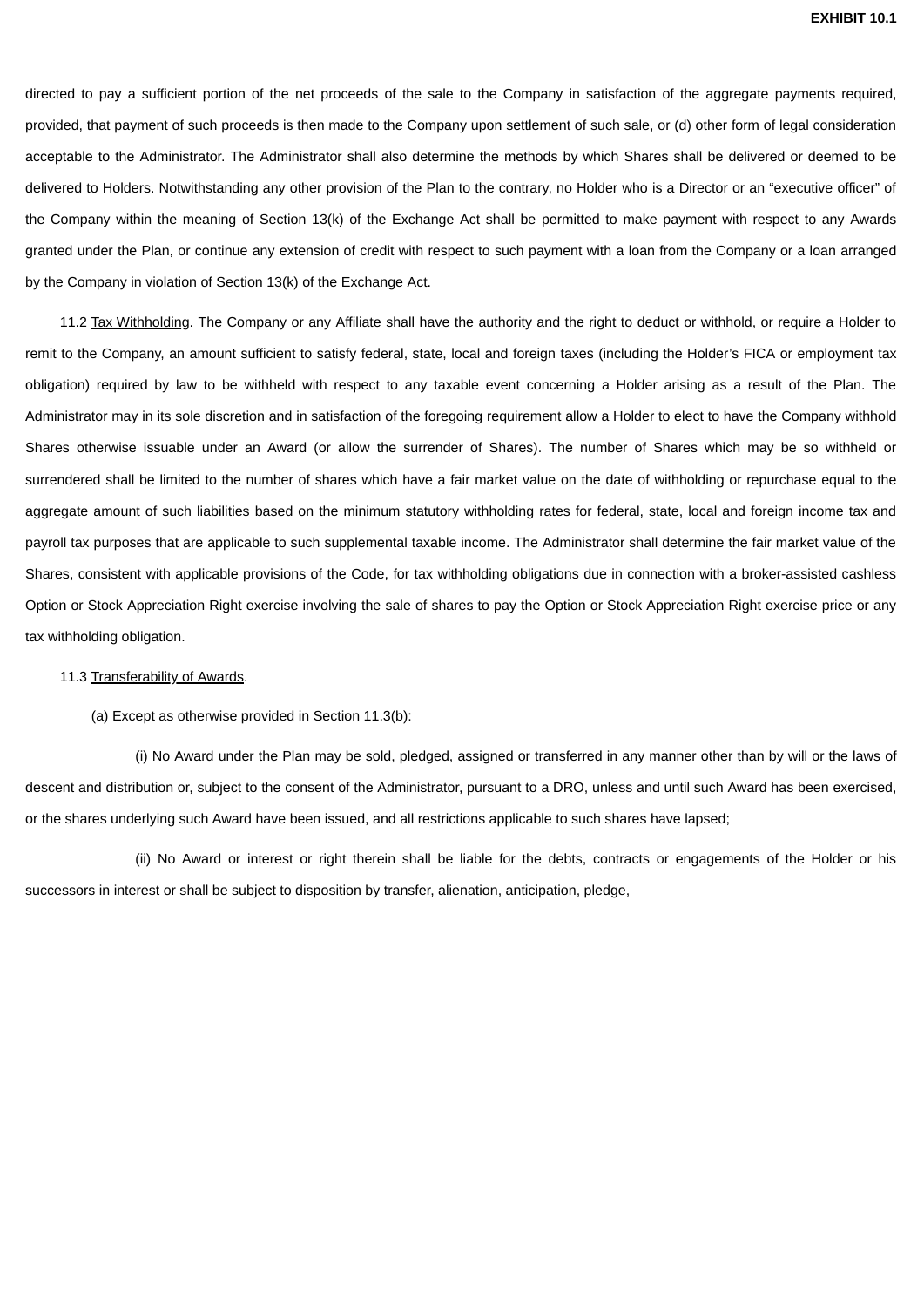hypothecation, encumbrance, assignment or any other means whether such disposition be voluntary or involuntary or by operation of law by judgment, levy, attachment, garnishment or any other legal or equitable proceedings (including bankruptcy), and any attempted disposition thereof shall be null and void and of no effect, except to the extent that such disposition is permitted by the preceding sentence; and

(iii) During the lifetime of the Holder, only the Holder may exercise an Award (or any portion thereof) granted to him under the Plan, unless, subject to the consent of the Administrator, it has been disposed of pursuant to a DRO; after the death of the Holder, any exercisable portion of an Award may, prior to the time when such portion becomes unexercisable under the Plan or the applicable Program or Award Agreement, be exercised by his personal representative or by any person empowered to do so under the deceased Holder's will or under the then applicable laws of descent and distribution.

(b) Notwithstanding Section 11.3(a), the Administrator, in its sole discretion, may determine to permit a Holder to transfer an Award other than an Incentive Stock Option to any one or more Permitted Transferees, subject to the following terms and conditions: (i) an Award transferred to a Permitted Transferee shall not be assignable or transferable by the Permitted Transferee other than by will or the laws of descent and distribution; (ii) an Award transferred to a Permitted Transferee shall continue to be subject to all the terms and conditions of the Award as applicable to the original Holder (other than the ability to further transfer the Award); and (iii) the Holder and the Permitted Transferee shall execute any and all documents requested by the Administrator, including, without limitation documents to (A) confirm the status of the transferee as a Permitted Transferee, (B) satisfy any requirements for an exemption for the transfer under applicable federal, state and foreign securities laws and (C) evidence the transfer. In no event may an Award be transferable for consideration absent stockholder approval.

(c) Notwithstanding Section 11.3(a), a Holder may, in the manner determined by the Administrator, designate a beneficiary to exercise the rights of the Holder and to receive any distribution with respect to any Award upon the Holder's death. A beneficiary, legal guardian, legal representative, or other person claiming any rights pursuant to the Plan is subject to all terms and conditions of the Plan and any Program or Award Agreement applicable to the Holder, except to the extent the Plan, the Program and the Award Agreement otherwise provide, and to any additional restrictions deemed necessary or appropriate by the Administrator. If the Holder is married and resides in a community property state, a designation of a person other than the Holder's spouse as his or her beneficiary with respect to more than 50% of the Holder's interest in the Award shall not be effective without the prior written or electronic consent of the Holder's spouse. If no beneficiary has been designated or survives the Holder, payment shall be made to the person entitled thereto pursuant to the Holder's will or the laws of descent and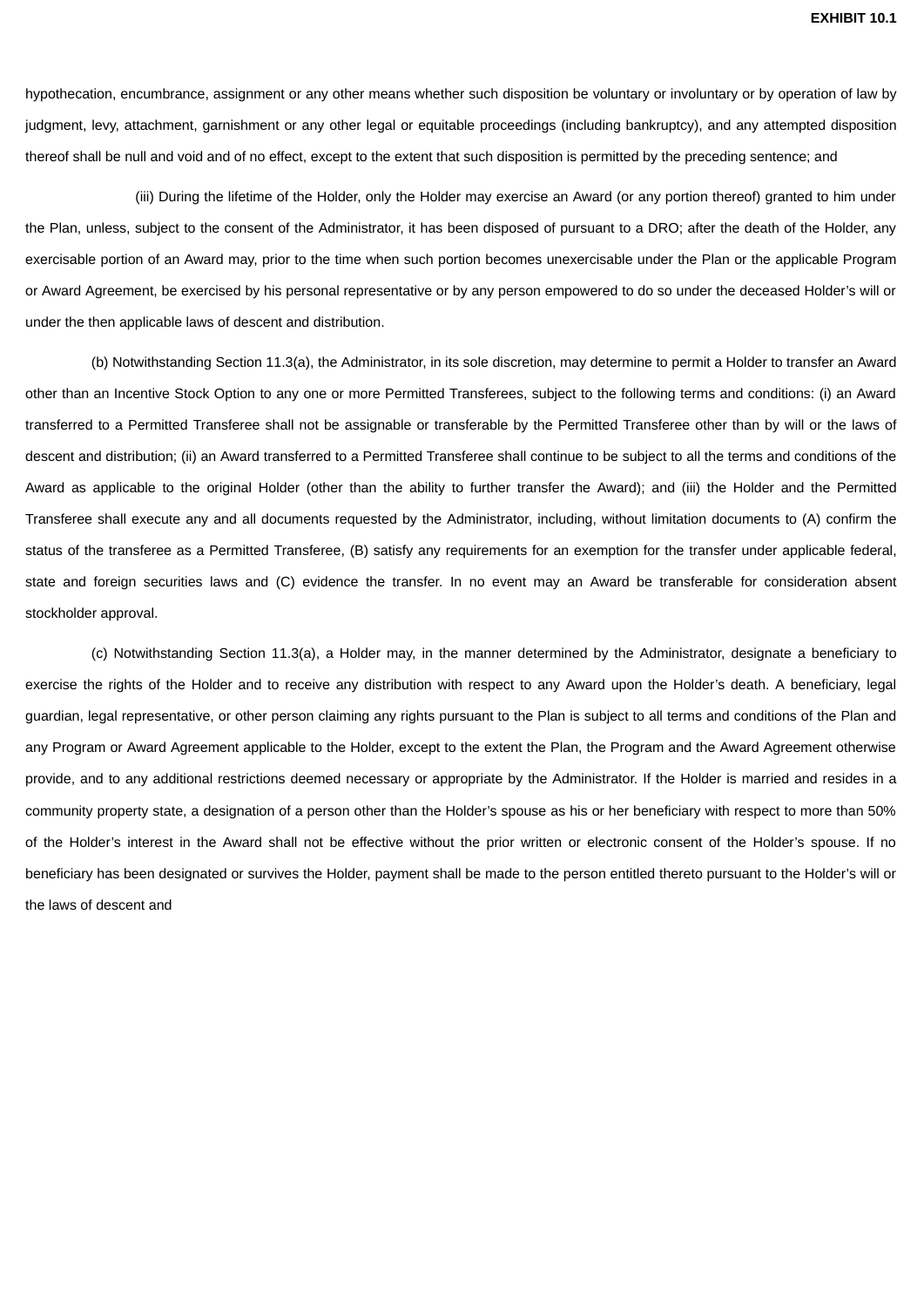**EXHIBIT 10.1**

distribution. Subject to the foregoing, a beneficiary designation may be changed or revoked by a Holder at any time provided the change or revocation is filed with the Administrator prior to the Holder's death.

#### 11.4 Conditions to Issuance of Shares.

(a) Notwithstanding anything herein to the contrary, the Company shall not be required to issue or deliver any certificates or make any book entries evidencing Shares pursuant to the exercise of any Award, unless and until the Board or the Committee has determined, with advice of counsel, that the issuance of such shares is in compliance with all applicable laws, regulations of governmental authorities and, if applicable, the requirements of any exchange on which the Shares are listed or traded, and the Shares are covered by an effective registration statement or applicable exemption from registration. In addition to the terms and conditions provided herein, the Board or the Committee may require that a Holder make such reasonable covenants, agreements and representations as the Board or the Committee, in its discretion, deems advisable in order to comply with any such laws, regulations or requirements.

(b) All Share certificates delivered pursuant to the Plan and all shares issued pursuant to book entry procedures are subject to any stop-transfer orders and other restrictions as the Administrator deems necessary or advisable to comply with federal, state, or foreign securities or other laws, rules and regulations and the rules of any securities exchange or automated quotation system on which the Shares are listed, quoted, or traded. The Administrator may place legends on any Share certificate or book entry to reference restrictions applicable to the Shares.

(c) The Administrator shall have the right to require any Holder to comply with any timing or other restrictions with respect to the settlement, distribution or exercise of any Award, including a window-period limitation, as may be imposed in the sole discretion of the Administrator.

(d) No fractional Shares shall be issued and the Administrator shall determine, in its sole discretion, whether cash shall be given in lieu of fractional shares or whether such fractional shares shall be eliminated by rounding down.

(e) Notwithstanding any other provision of the Plan, unless otherwise determined by the Administrator or required by any applicable law, rule or regulation, the Company shall not deliver to any Holder certificates evidencing Shares issued in connection with any Award and instead such Shares shall be recorded in the books of the Company (or, as applicable, its transfer agent or stock plan administrator).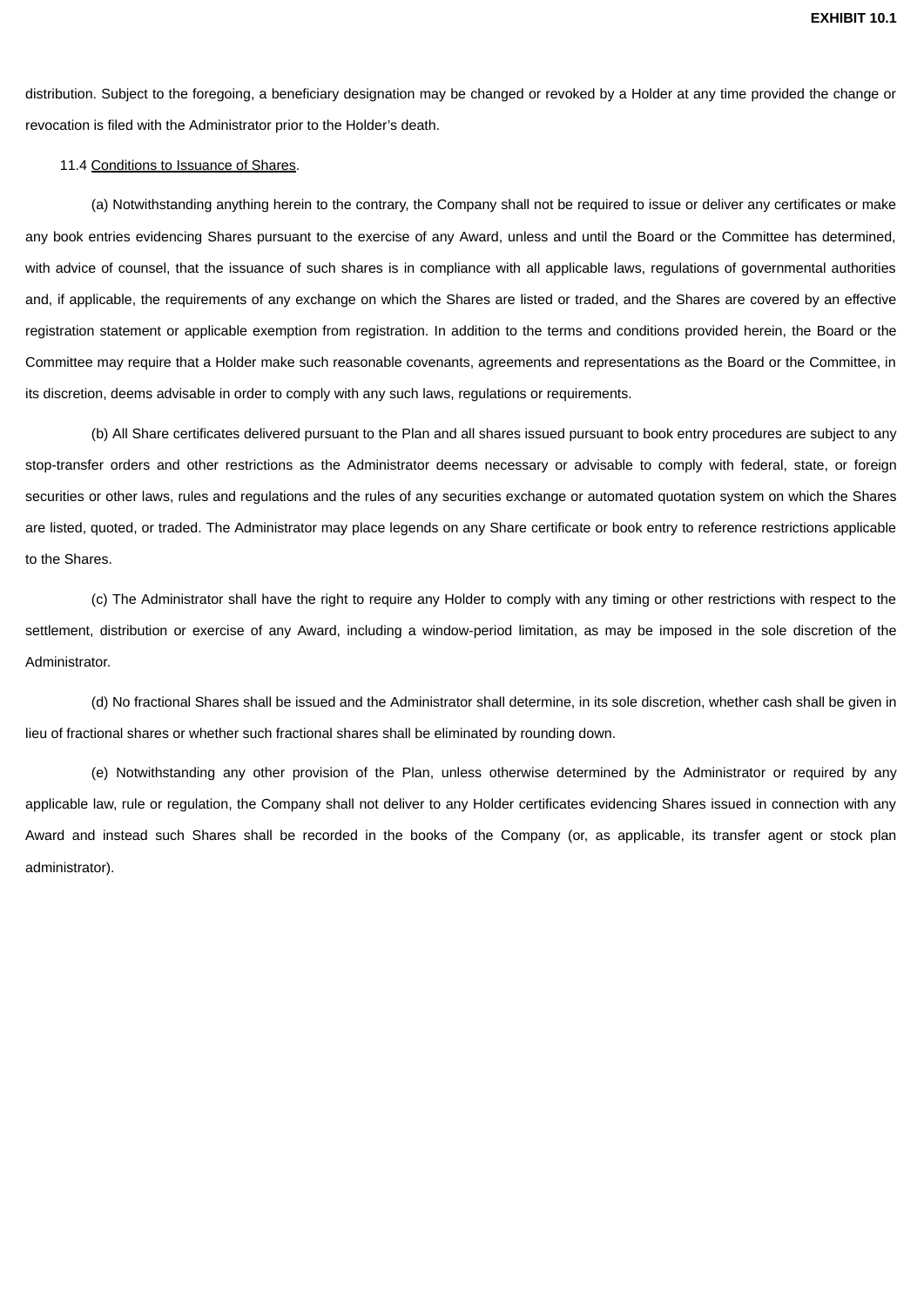11.5 Forfeiture Provisions. Pursuant to its general authority to determine the terms and conditions applicable to Awards under the Plan, the Administrator shall have the right to provide, in the terms of Awards made under the Plan, or to require a Holder to agree by separate written or electronic instrument, that: (a)(i) any proceeds, gains or other economic benefit actually or constructively received by the Holder upon any receipt or exercise of the Award, or upon the receipt or resale of any Shares underlying the Award, must be paid to the Company, and (ii) the Award shall terminate and any unexercised portion of the Award (whether or not vested) shall be forfeited, if (b)(i) a Termination of Service occurs prior to a specified date, or within a specified time period following receipt or exercise of the Award, or (ii) the Holder at any time, or during a specified time period, engages in any activity in competition with the Company, or which is inimical, contrary or harmful to the interests of the Company, as further defined by the Administrator or (iii) the Holder incurs a Termination of Service for "cause" (as such term is defined in the sole discretion of the Administrator, or as set forth in a written agreement relating to such Award between the Company and the Holder).

11.6 Prohibition on Repricing. Subject to Section 13.2, the Administrator shall not, without the approval of the stockholders of the Company, (i) authorize the amendment of any outstanding Option or Stock Appreciation Right to reduce its price per share, or (ii) cancel any Option or Stock Appreciation Right in exchange for cash or another Award when the Option or Stock Appreciation Right price per share exceeds the Fair Market Value of the underlying Shares. Subject to Section 13.2, the Administrator shall have the authority, without the approval of the stockholders of the Company, to amend any outstanding award to increase the price per share or to cancel and replace an Award with the grant of an Award having a price per share that is greater than or equal to the price per share of the original Award.

# **ARTICLE 12.**

#### **ADMINISTRATION**

12.1 Administrator. The Compensation Committee (or another committee or a subcommittee of the Board assuming the functions of the Committee under the Plan) shall administer the Plan (except as otherwise permitted herein) and, unless otherwise determined by the Board, shall consist solely of two or more Non-Employee Directors appointed by and holding office at the pleasure of the Board, each of whom is intended to qualify as both a "non-employee director" as defined by Rule 16b-3 of the Exchange Act or any successor rule and an "independent director" under the rules of any securities exchange or automated quotation system on which the Shares are listed, quoted or traded; provided, that any action taken by the Committee shall be valid and effective, whether or not members of the Committee at the time of such action are later determined not to have satisfied the requirements for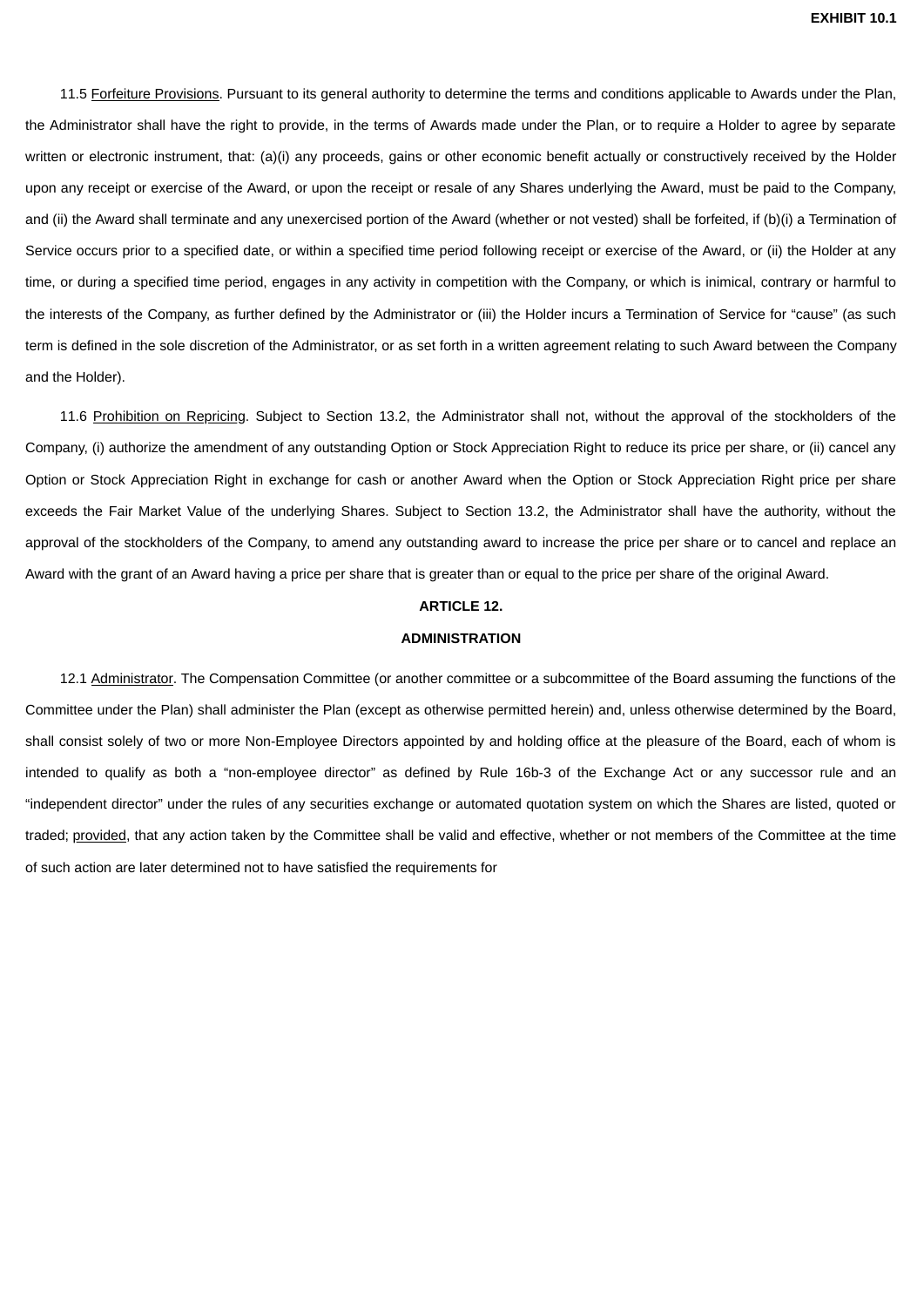membership set forth in this Section 12.l or otherwise provided in any charter of the Committee. Except as may otherwise be provided in any charter of the Committee, appointment of Committee members shall be effective upon acceptance of appointment. Committee members may resign at any time by delivering written or electronic notice to the Board. Vacancies in the Committee may only be filled by the Board. Notwithstanding the foregoing, (a) the full Board, acting by a majority of its members in office, shall conduct the general administration of the Plan with respect to Awards granted to Non-Employee Directors and (b) the Board or Committee may delegate its authority hereunder to the extent permitted by Section 12.6.

12.2 Duties and Powers of Committee. It shall be the duty of the Committee to conduct the general administration of the Plan in accordance with its provisions. The Committee shall have the power to interpret the Plan, the Program and the Award Agreement, and to adopt such rules for the administration, interpretation and application of the Plan as are not inconsistent therewith, to interpret, amend or revoke any such rules and to amend any Program or Award Agreement provided that the rights or obligations of the Holder of the Award that is the subject of any such Program or Award Agreement are not affected adversely by such amendment, unless the consent of the Holder is obtained or such amendment is otherwise permitted under Section 13.10. Any such grant or award under the Plan need not be the same with respect to each Holder. Any such interpretations and rules with respect to Incentive Stock Options shall be consistent with the provisions of Section 422 of the Code. In its sole discretion, the Board may at any time and from time to time exercise any and all rights and duties of the Committee under the Plan except with respect to matters which under Rule 16b-3 under the Exchange Act or any successor rule or the rules of any securities exchange or automated quotation system on which the Shares are listed, quoted or traded are required to be determined in the sole discretion of the Committee.

12.3 Action by the Committee. Unless otherwise established by the Board or in any charter of the Committee, a majority of the Committee shall constitute a quorum and the acts of a majority of the members present at any meeting at which a quorum is present, and acts approved in writing by all members of the Committee in lieu of a meeting, shall be deemed the acts of the Committee. Each member of the Committee is entitled to, in good faith, rely or act upon any report or other information furnished to that member by any officer or other employee of the Company or any Affiliate, the Company's independent certified public accountants, or any executive compensation consultant or other professional retained by the Company to assist in the administration of the Plan.

12.4 Authority of Administrator. Subject to any specific designation in the Plan, the Administrator has the exclusive power, authority and sole discretion to:

(a) Designate Eligible Individuals to receive Awards;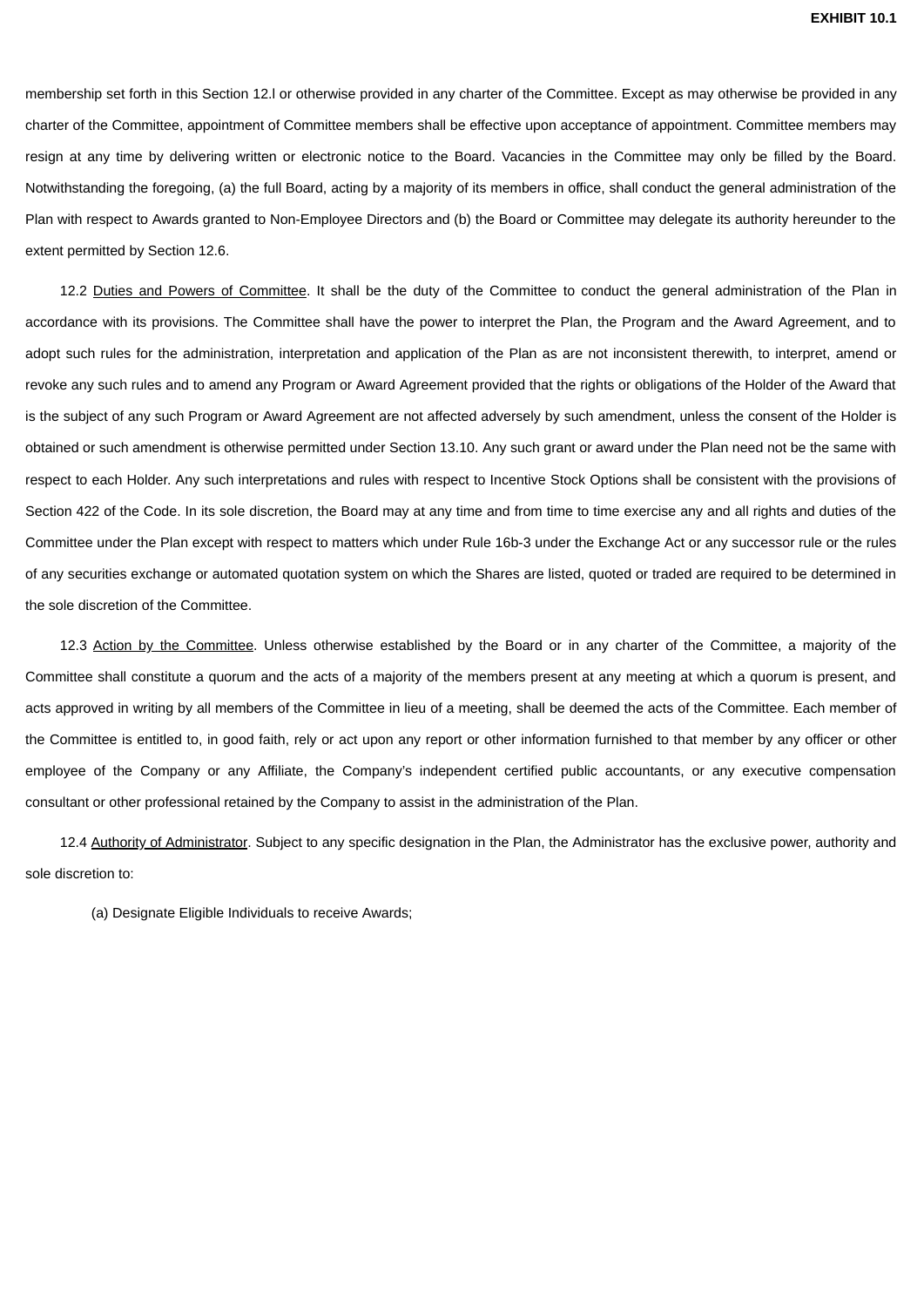(b) Determine the type or types of Awards to be granted to each Eligible Individual;

(c) Determine the number of Awards to be granted and the number of Shares to which an Award will relate;

(d) Determine the terms and conditions of any Award granted pursuant to the Plan, including, but not limited to, the exercise price, grant price, or purchase price, any performance criteria, any restrictions or limitations on the Award, any schedule for vesting, lapse of forfeiture restrictions or restrictions on the exercisability of an Award, and accelerations or waivers thereof, and any provisions related to noncompetition and recapture of gain on an Award, based in each case on such considerations as the Administrator in its sole discretion determines;

(e) Determine whether, to what extent, and pursuant to what circumstances an Award may be settled in, or the exercise price of an Award may be paid in cash, Shares, other Awards, or other property, or an Award may be canceled, forfeited, or surrendered;

(f) Prescribe the form of each Award Agreement, which need not be identical for each Holder;

(g) Decide all other matters that must be determined in connection with an Award;

(h) Establish, adopt or revise any rules and regulations as it may deem necessary or advisable to administer the Plan;

(i) Interpret the terms of, and any matter arising pursuant to, the Plan, any Program or any Award Agreement; and

(j) Make all other decisions and determinations that may be required pursuant to the Plan or as the Administrator deems necessary or advisable to administer the Plan.

12.5 Decisions Binding. The Administrator's interpretation of the Plan, any Awards granted pursuant to the Plan, any Program, any Award Agreement and all decisions and determinations by the Administrator with respect to the Plan are final, binding and conclusive on all parties.

12.6 Delegation of Authority. To the extent permitted by applicable law or the rules of any securities exchange or automated quotation system on which the Shares are listed, quoted or traded, the Board or Committee may from time to time delegate to a committee of one or more members of the Board or one or more officers of the Company the authority to grant or amend Awards or to take other administrative actions pursuant to Article 12; provided, however, that in no event shall an officer of the Company be delegated the authority to grant awards to, or amend awards held by, the following individuals: (a) individuals who are subject to Section 16 of the Exchange Act or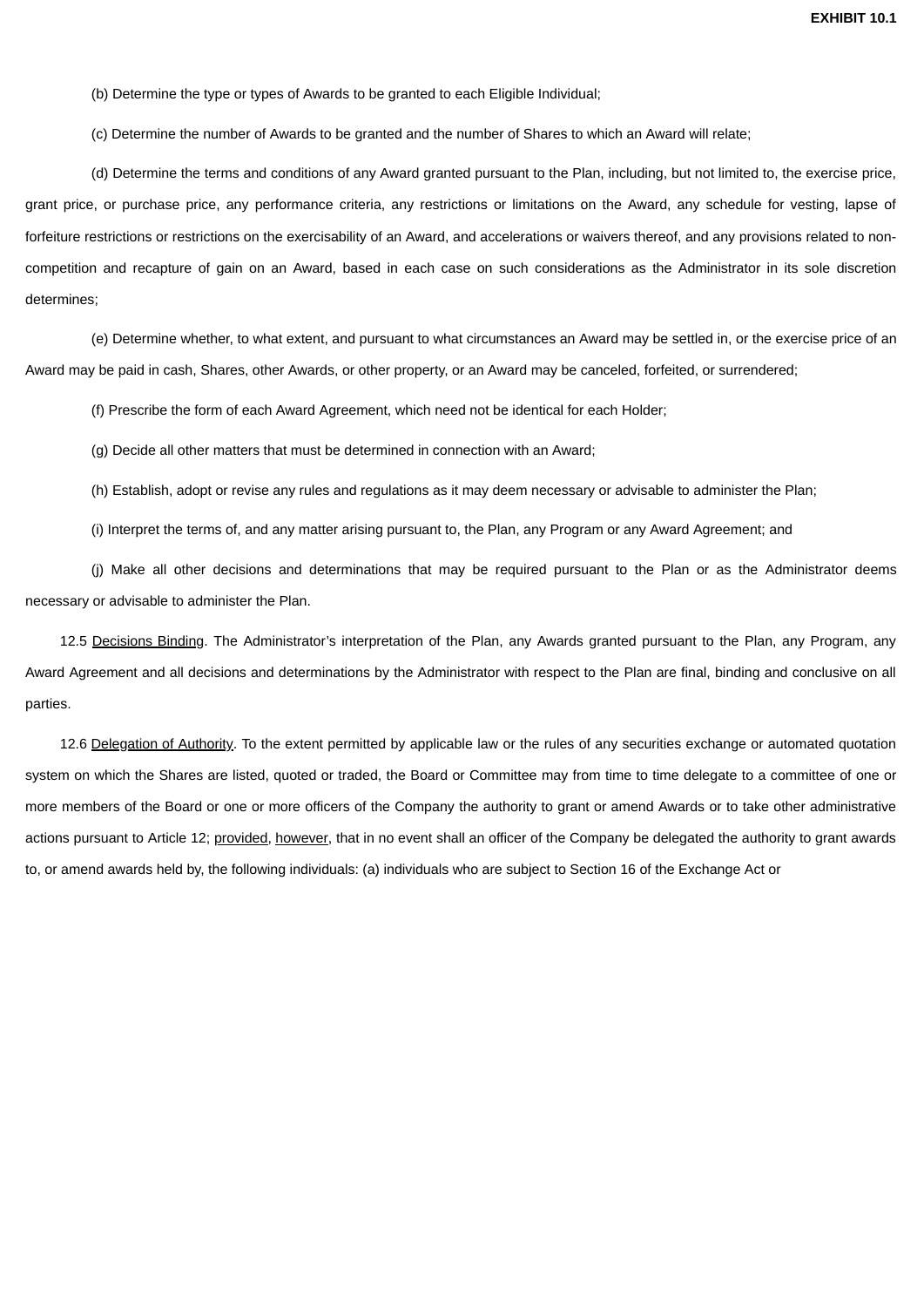(b) officers of the Company (or Directors) to whom authority to grant or amend Awards has been delegated hereunder; provided further, that any delegation of administrative authority shall only be permitted to the extent it is permissible under applicable securities laws or the rules of any securities exchange or automated quotation system on which the Shares are listed, quoted or traded. Any delegation hereunder shall be subject to the restrictions and limits that the Board or Committee specifies at the time of such delegation, and the Board may at any time rescind the authority so delegated or appoint a new delegate. At all times, the delegate appointed under this Section 12.6 shall serve in such capacity at the pleasure of the Board and the Committee.

#### **ARTICLE 13.**

#### **MISCELLANEOUS PROVISIONS**

13.1 Effective Date, Amendment, Suspension or Termination of the Plan. The Plan shall become effective on the Effective Date; provided that, for the avoidance of doubt, all provisions of the Plan governing any compensation subject to Awards granted prior to November 2, 2017 and outstanding as of the Effective Date that is intended to qualify as "performance-based compensation" as described in Section 162(m)(4)(C) of the Code (prior to its amendment by the Tax Cuts and Jobs Act, P.L. 115-97) ("Performance-Based Compensation") at the time such Awards were granted shall continue to apply to such Awards to the extent required to retain their qualification as Performance-Based Compensation. Except as otherwise provided in this Section 13.1, the Plan may be wholly or partially amended or otherwise modified, suspended or terminated at any time or from time to time by the Board or the Committee. However, without approval of the Company's stockholders given within twelve (12) months before or after the action by the Administrator, no action of the Administrator may, except as provided in Section 13.2, (i) increase the limits imposed in Section 3.1 on the maximum number of shares which may be issued under the Plan, or (ii) reduce the price per share of any outstanding Option or Stock Appreciation Right granted under the Plan, or (iii) cancel any Option or Stock Appreciation Right in exchange for cash or another Award when the Option or Stock Appreciation Right price per share exceeds the Fair Market Value of the underlying Shares. Except as provided in Section 13.10, no amendment, suspension or termination of the Plan shall, without the consent of the Holder, impair any rights or obligations under any Award theretofore granted or awarded, unless the Award itself otherwise expressly so provides. No Awards may be granted or awarded during any period of suspension or after termination of the Plan, and in no event may any Award be granted under the Plan after the tenth (10<sup>®</sup>) anniversary of the Effective Date.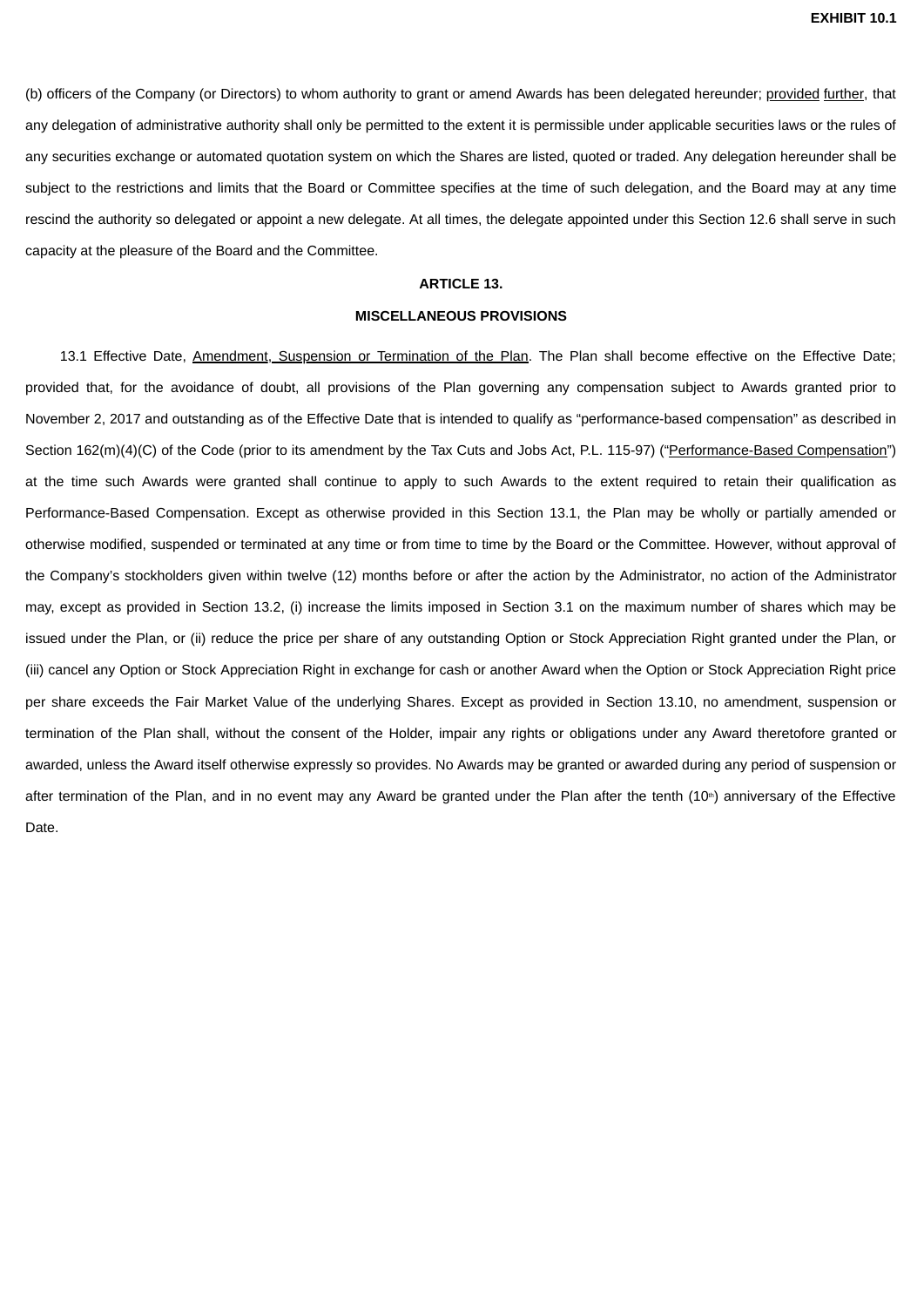### 13.2 Changes in Common Stock or Assets of the Company, Acquisition or Liquidation of the Company and Other Corporate Events.

(a) In the event of any stock dividend, stock split, combination or exchange of shares, merger, consolidation or other distribution (other than normal cash dividends) of Company assets to stockholders, Change in Control or any other change affecting the shares of the Company's stock or the share price of the Company's stock other than an Equity Restructuring, the Administrator shall make equitable adjustments, if any, to reflect such change with respect to (i) the aggregate number and kind of shares that may be issued under the Plan (including, but not limited to, adjustments of the limitations in Section 3.1 on the maximum number and kind of shares which may be issued under the Plan, adjustments of the Award Limit, and adjustments of the manner in which shares subject to Full Value Awards will be counted); (ii) the number and kind of shares of Common Stock (or other securities or property) subject to outstanding Awards; (iii) the terms and conditions of any outstanding Awards (including, without limitation, any applicable performance targets or criteria with respect thereto); and (iv) the grant or exercise price per share for any outstanding Awards under the Plan.

(b) In the event of any transaction or event described in Section 13.2(a) or any unusual or nonrecurring transactions or events affecting the Company, any Affiliate of the Company, or the financial statements of the Company or any Affiliate, or of changes in applicable laws, regulations or accounting principles, the Administrator, in its sole discretion, and on such terms and conditions as it deems appropriate, either by the terms of the Award or by action taken prior to the occurrence of such transaction or event and either automatically or upon the Holder's request, is hereby authorized to take any one or more of the following actions whenever the Administrator determines that such action is appropriate in order to prevent dilution or enlargement of the benefits or potential benefits intended to be made available under the Plan or with respect to any Award under the Plan, to facilitate such transactions or events or to give effect to such changes in laws, regulations or principles:

(i) To provide for either (A) termination of any such Award in exchange for an amount of cash, if any, equal to the amount that would have been attained upon the exercise of such Award or realization of the Holder's rights (and, for the avoidance of doubt, if as of the date of the occurrence of the transaction or event described in this Section 13.2 the Administrator determines in good faith that no amount would have been attained upon the exercise of such Award or realization of the Holder's rights, then such Award may be terminated by the Company without payment) or (B) the replacement of such Award with other rights or property selected by the Administrator in its sole discretion having an aggregate value not exceeding the amount that could have been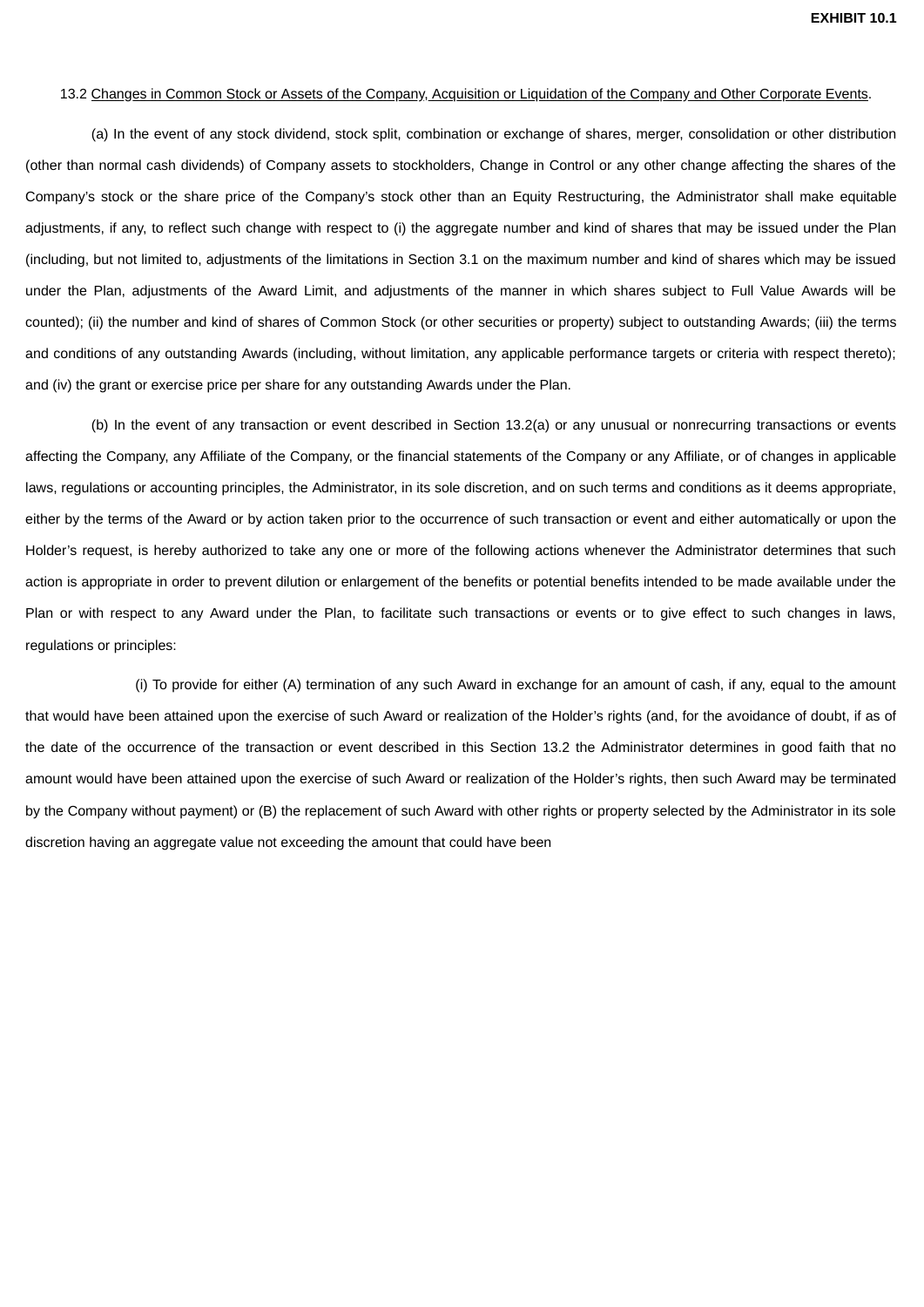attained upon the exercise of such Award or realization of the Holder's rights had such Award been currently exercisable or payable or fully vested;

(ii) To provide that such Award be assumed by the successor or survivor corporation, or a parent or subsidiary thereof, or shall be substituted for by similar options, rights or awards covering the stock of the successor or survivor corporation, or a parent or subsidiary thereof, with appropriate adjustments as to the number and kind of shares and prices;

(iii) To make adjustments in the number and type of shares of the Company's stock (or other securities or property) subject to outstanding Awards, and in the number and kind of outstanding Restricted Stock and/or in the terms and conditions of (including the grant or exercise price), and the criteria included in, outstanding Awards and Awards which may be granted in the future;

(iv) To provide that such Award shall be exercisable or payable or fully vested with respect to all shares covered thereby, notwithstanding anything to the contrary in the Plan or the applicable Program or Award Agreement; and

(v) To provide that the Award cannot vest, be exercised or become payable after such event.

(c) In connection with the occurrence of any Equity Restructuring, and notwithstanding anything to the contrary in Sections 13.2(a) and 13.2(b):

(i) The number and type of securities subject to each outstanding Award and the exercise price or grant price thereof, if applicable, shall be equitably adjusted; and/or

(ii) The Administrator shall make such equitable adjustments, if any, as the Administrator in its discretion may deem appropriate to reflect such Equity Restructuring with respect to the aggregate number and kind of shares that may be issued under the Plan (including, but not limited to, adjustments of the limitations in Section 3.1 on the maximum number and kind of shares which may be issued under the Plan and adjustments of the Award Limit). The adjustments provided under this Section 10.2(c) shall be nondiscretionary and shall be final and binding on the affected Holder and the Company.

(d) Notwithstanding any other provision of the Plan, the Board, in its sole discretion, and on such terms and conditions as it deems appropriate, is authorized to adopt or put into place a change in control program to determine the vesting schedule, exercisability and other terms of outstanding Awards on or after a Change in Control.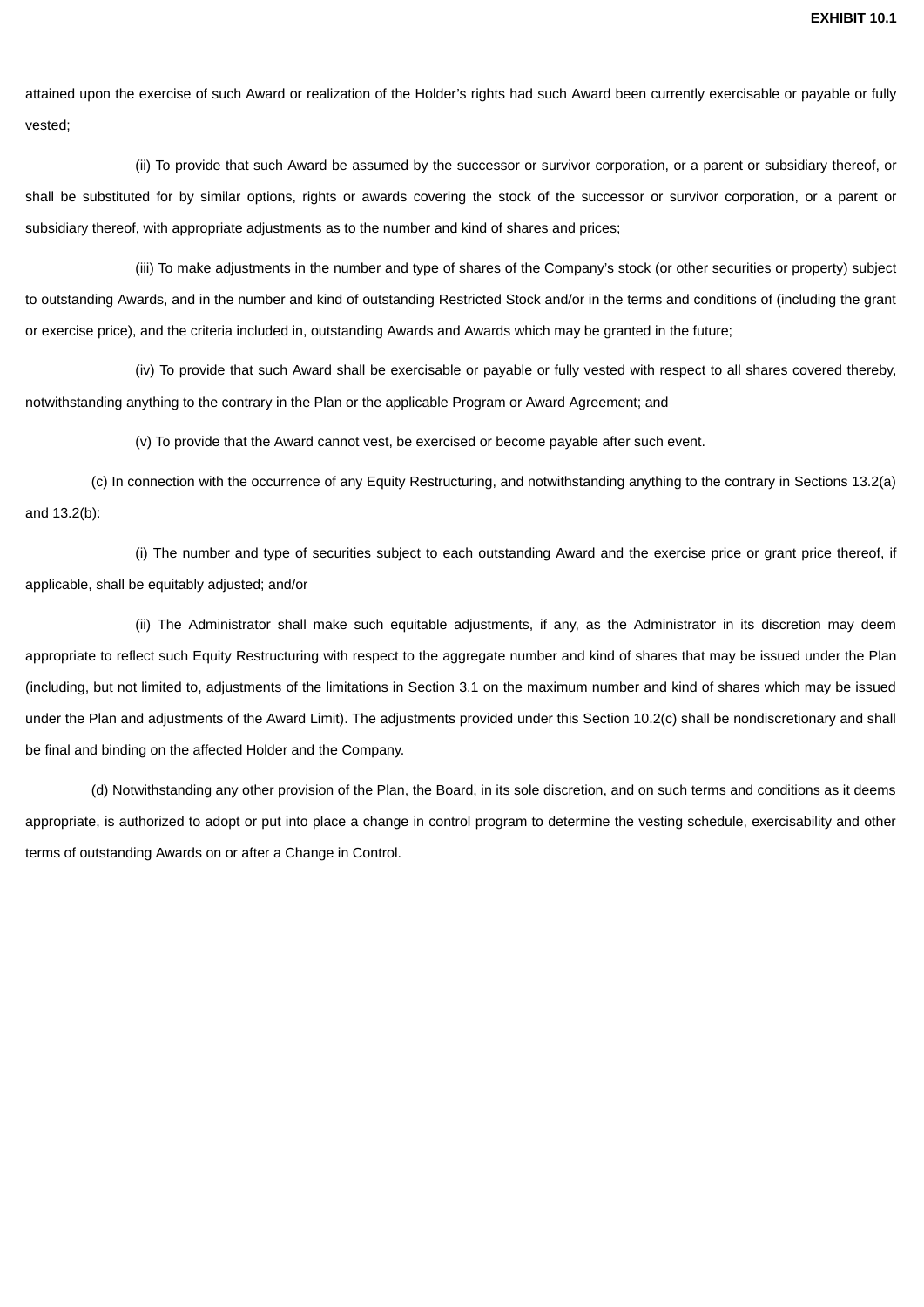(e) The Administrator may, in its sole discretion, include such further provisions and limitations in any Award, agreement or certificate, as it may deem equitable and in the best interests of the Company that are not inconsistent with the provisions of the Plan.

(f) No adjustment or action described in this Section 13.2 or in any other provision of the Plan shall be authorized to the extent that such adjustment or action would cause the Plan to violate Section 422(b)(1) of the Code. Furthermore, no such adjustment or action shall be authorized to the extent such adjustment or action would result in short-swing profits liability under Section 16 or violate the exemptive conditions of Rule 16b-3 unless the Administrator determines that the Award is not to comply with such exemptive conditions.

(g) The existence of the Plan, the Program, the Award Agreement and the Awards granted hereunder shall not affect or restrict in any way the right or power of the Company or the stockholders of the Company to make or authorize any adjustment, recapitalization, reorganization or other change in the Company's capital structure or its business, any merger or consolidation of the Company, any issue of stock or of options, warrants or rights to purchase stock or of bonds, debentures, preferred or prior preference stocks whose rights are superior to or affect the Common Stock or the rights thereof or which are convertible into or exchangeable for Common Stock, or the dissolution or liquidation of the Company, or any sale or transfer of all or any part of its assets or business, or any other corporate act or proceeding, whether of a similar character or otherwise.

(h) No action shall be taken under this Section 13.2 which shall cause an Award to fail to comply with Section 409A of the Code or the Treasury Regulations thereunder, to the extent applicable to such Award.

(i) In the event of any pending stock dividend, stock split, combination or exchange of shares, merger, consolidation or other distribution (other than normal cash dividends) of Company assets to stockholders, Change in Control or any other change affecting the shares of Common Stock or the share price of the Common Stock including any Equity Restructuring, for reasons of administrative convenience, the Company in its sole discretion may refuse to permit the exercise of any Award during a period of thirty (30) days prior to the consummation of any such transaction.

13.3 Approval of Plan by Stockholders. The Plan will be submitted for the approval of the Company's stockholders within twelve (12) months after the date of the Board's adoption of the Plan. Awards may be granted or awarded prior to such stockholder approval, provided that such Awards shall not be exercisable, shall not vest and the restrictions thereon shall not lapse and no shares of Common Stock shall be issued pursuant thereto prior to the time when the Plan is approved by the stockholders, and provided further that if such approval has not been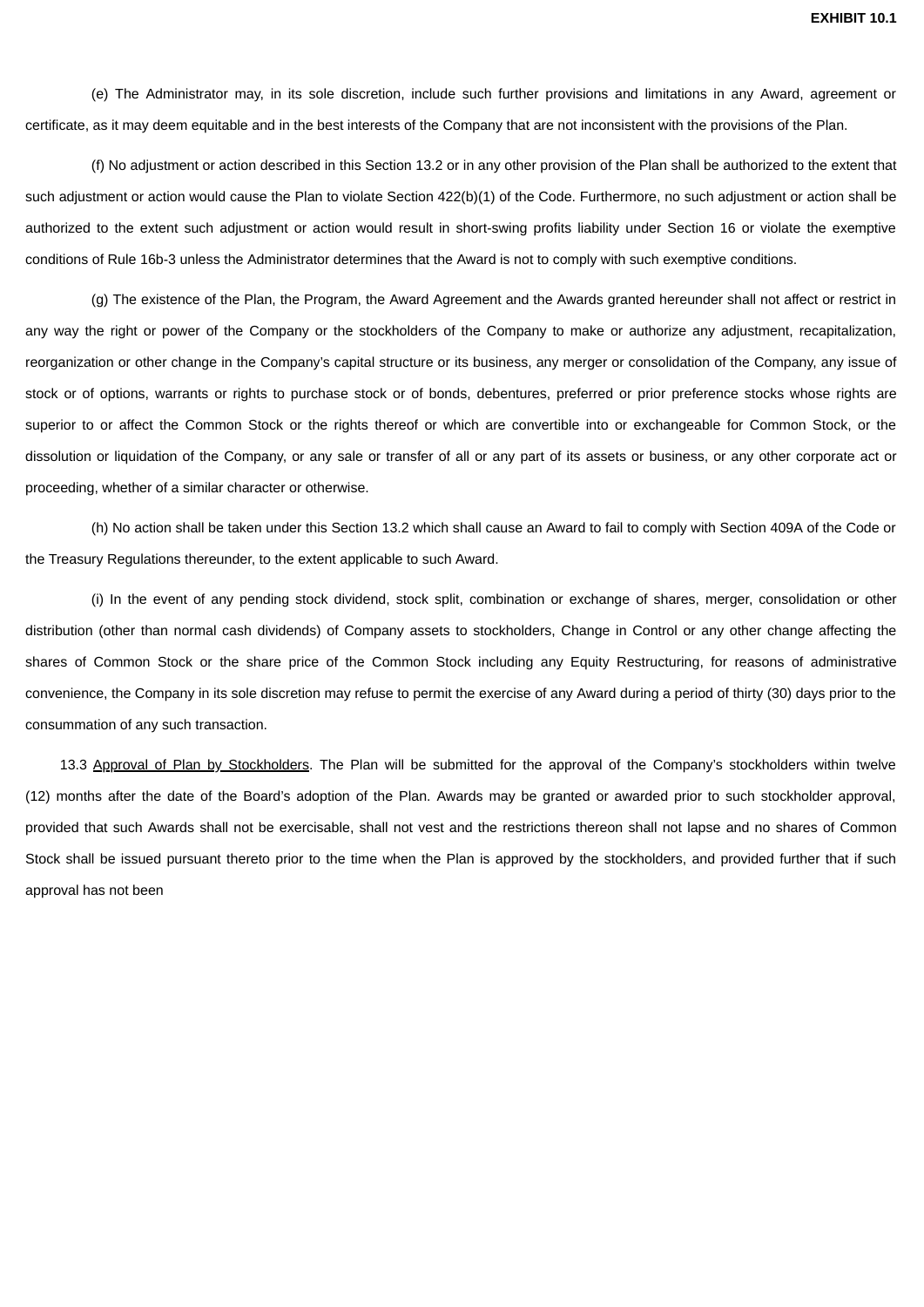obtained at the end of said twelve (12) month period, all Awards previously granted or awarded under the Plan shall thereupon be canceled and become null and void.

13.4 No Stockholders Rights. Except as otherwise provided herein, a Holder shall have none of the rights of a stockholder with respect to shares of Common Stock covered by any Award until the Holder becomes the record owner of such shares of Common Stock.

13.5 Paperless Administration. In the event that the Company establishes, for itself or using the services of a third party, an automated system for the documentation, granting or exercise of Awards, such as a system using an internet website or interactive voice response, then the paperless documentation, granting or exercise of Awards by a Holder may be permitted through the use of such an automated system.

13.6 Effect of Plan upon Other Compensation Plans. The adoption of the Plan shall not affect any other compensation or incentive plans in effect for the Company or any Affiliate. Nothing in the Plan shall be construed to limit the right of the Company or any Affiliate: (a) to establish any other forms of incentives or compensation for Employees, Directors or Consultants of the Company or any Affiliate, or (b) to grant or assume options or other rights or awards otherwise than under the Plan in connection with any proper corporate purpose including without limitation, the grant or assumption of options in connection with the acquisition by purchase, lease, merger, consolidation or otherwise, of the business, stock or assets of any corporation, partnership, limited liability company, firm or association.

13.7 Compliance with Laws. The Plan, the granting and vesting of Awards under the Plan and the issuance and delivery of Shares and the payment of money under the Plan or under Awards granted or awarded hereunder are subject to compliance with all applicable federal, state, local and foreign laws, rules and regulations (including but not limited to state, federal and foreign securities law and margin requirements), the rules of any securities exchange or automated quotation system on which the Shares are listed, quoted or traded, and to such approvals by any listing, regulatory or governmental authority as may, in the opinion of counsel for the Company, be necessary or advisable in connection therewith. Any securities delivered under the Plan shall be subject to such restrictions, and the person acquiring such securities shall, if requested by the Company, provide such assurances and representations to the Company as the Company may deem necessary or desirable to assure compliance with all applicable legal requirements. To the extent permitted by applicable law, the Plan and Awards granted or awarded hereunder shall be deemed amended to the extent necessary to conform to such laws, rules and regulations.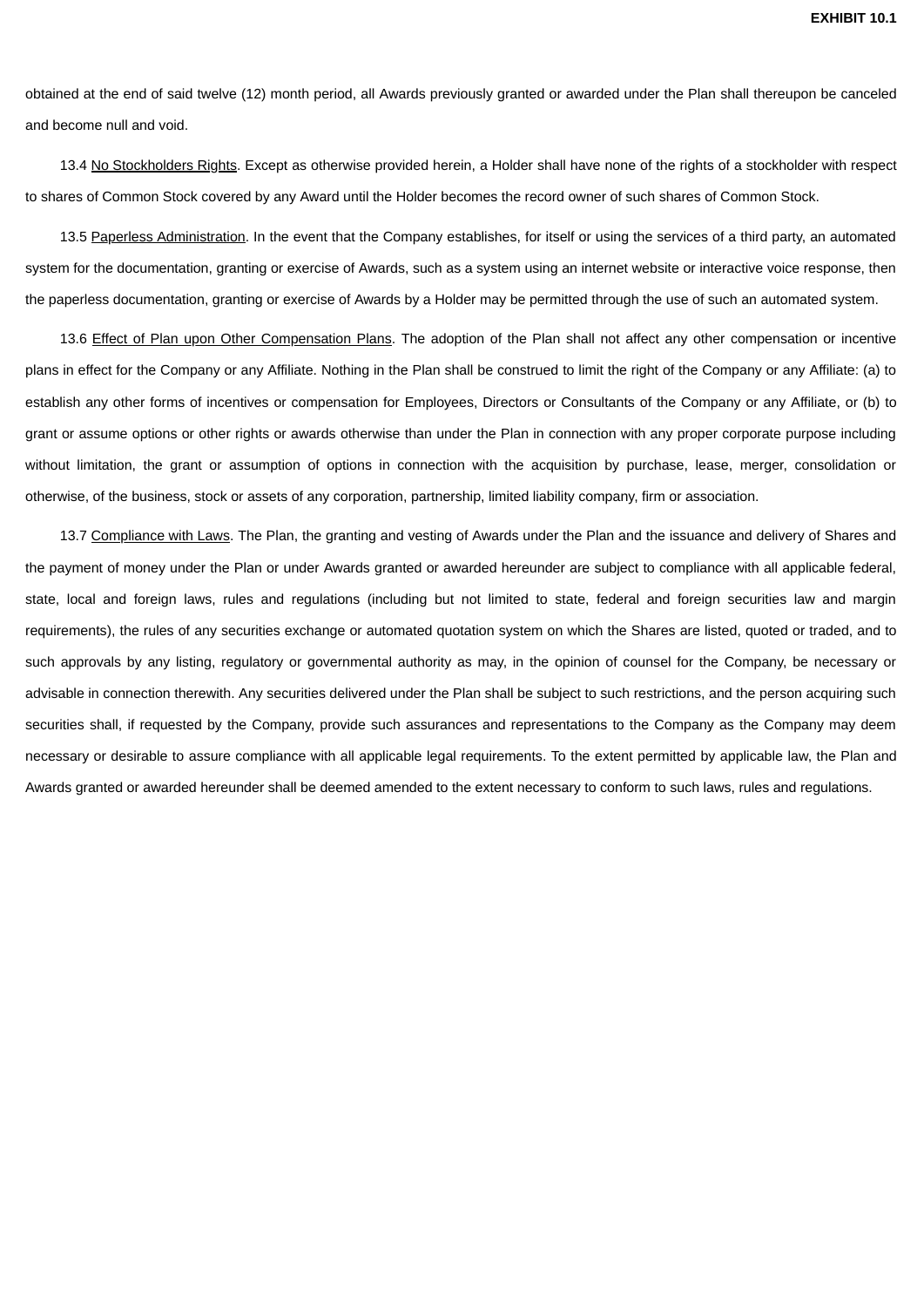13.8 Titles and Headings, References to Sections of the Code or Exchange Act. The titles and headings of the Sections in the Plan are for convenience of reference only and, in the event of any conflict, the text of the Plan, rather than such titles or headings, shall control. References to sections of the Code or the Exchange Act shall include any amendment or successor thereto.

13.9 Governing Law. The Plan and any agreements hereunder shall be administered, interpreted and enforced under the internal laws of the State of Delaware without regard to conflicts of laws thereof.

13.10 Section 409A. To the extent that the Administrator determines that any Award granted under the Plan is subject to Section 409A of the Code, the Program pursuant to which such Award is granted and the Award Agreement evidencing such Award shall incorporate the terms and conditions required by Section 409A of the Code. To the extent applicable, the Plan, the Program and any Award Agreements shall be interpreted in accordance with Section 409A of the Code and Department of Treasury regulations and other interpretive guidance issued thereunder, including without limitation any such regulations or other guidance that may be issued after the Effective Date. Notwithstanding any provision of the Plan to the contrary, in the event that following the Effective Date the Administrator determines that any Award may be subject to Section 409A of the Code and related Department of Treasury guidance (including such Department of Treasury guidance as may be issued after the Effective Date), the Administrator may adopt such amendments to the Plan and the applicable Program and Award Agreement or adopt other policies and procedures (including amendments, policies and procedures with retroactive effect), or take any other actions, that the Administrator determines are necessary or appropriate to (a) exempt the Award from Section 409A of the Code and/or preserve the intended tax treatment of the benefits provided with respect to the Award, or (b) comply with the requirements of Section 409A of the Code and related Department of Treasury guidance and thereby avoid the application of any penalty taxes under such Section.

13.11 No Rights to Awards. No Eligible Individual or other person shall have any claim to be granted any Award pursuant to the Plan, and neither the Company nor the Administrator is obligated to treat Eligible Individuals, Holders or any other persons uniformly.

13.12 Unfunded Status of Awards. The Plan is intended to be an "unfunded" plan for incentive compensation. With respect to any payments not yet made to a Holder pursuant to an Award, nothing contained in the Plan or any Program or Award Agreement shall give the Holder any rights that are greater than those of a general creditor of the Company or any Affiliate.